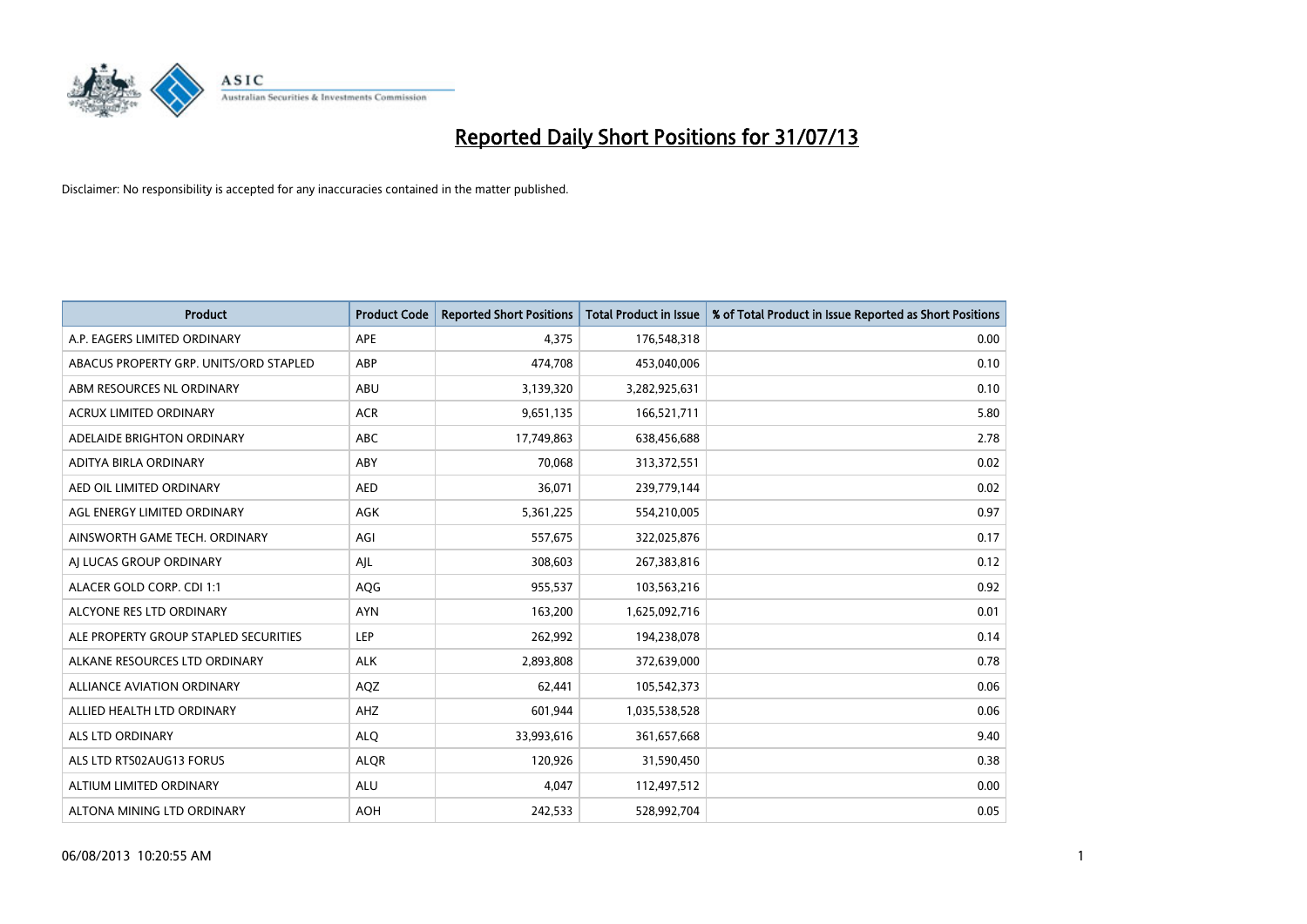

| <b>Product</b>                          | <b>Product Code</b> | <b>Reported Short Positions</b> | <b>Total Product in Issue</b> | % of Total Product in Issue Reported as Short Positions |
|-----------------------------------------|---------------------|---------------------------------|-------------------------------|---------------------------------------------------------|
| ALUMINA LIMITED ORDINARY                | <b>AWC</b>          | 186, 947, 874                   | 2,806,225,615                 | 6.66                                                    |
| AMALGAMATED HOLDINGS ORDINARY           | AHD                 | 2,302                           | 157,759,109                   | 0.00                                                    |
| AMCOM TELECOMM, ORDINARY                | AMM                 | 1,478,658                       | 244,557,101                   | 0.60                                                    |
| AMCOR LIMITED ORDINARY                  | AMC                 | 2,285,839                       | 1,206,684,923                 | 0.19                                                    |
| AMP LIMITED ORDINARY                    | AMP                 | 19,712,109                      | 2,944,564,649                 | 0.67                                                    |
| AMPELLA MINING ORDINARY                 | <b>AMX</b>          | 365,381                         | 248,000,493                   | 0.15                                                    |
| ANGLOGOLD ASHANTI CDI 5:1               | AGG                 | 1                               | 89,207,765                    | 0.00                                                    |
| ANSELL LIMITED ORDINARY                 | <b>ANN</b>          | 10,680,762                      | 130,617,963                   | 8.18                                                    |
| ANTARES ENERGY LTD ORDINARY             | <b>AZZ</b>          | 392,400                         | 255,000,000                   | 0.15                                                    |
| ANZ BANKING GRP LTD ORDINARY            | ANZ                 | 11,873,998                      | 2,743,487,440                 | 0.43                                                    |
| APA GROUP STAPLED SECURITIES            | APA                 | 11,086,801                      | 835,750,807                   | 1.33                                                    |
| APN NEWS & MEDIA ORDINARY               | <b>APN</b>          | 18,909,143                      | 661,526,586                   | 2.86                                                    |
| AQUARIUS PLATINUM. ORDINARY             | <b>AOP</b>          | 8,698,212                       | 486,851,336                   | 1.79                                                    |
| AQUILA RESOURCES ORDINARY               | <b>AQA</b>          | 14,097,293                      | 411,804,442                   | 3.42                                                    |
| ARAFURA RESOURCE LTD ORDINARY           | ARU                 | 8,367                           | 441,270,644                   | 0.00                                                    |
| ARB CORPORATION ORDINARY                | ARP                 | 485,191                         | 72,481,302                    | 0.67                                                    |
| ARDENT LEISURE GROUP STAPLED SECURITIES | AAD                 | 3,777,832                       | 397,803,987                   | 0.95                                                    |
| ARENA REIT ORDINARY UNITS               | <b>ARF</b>          | 1,091,670                       | 206,342,963                   | 0.53                                                    |
| ARISTOCRAT LEISURE ORDINARY             | ALL                 | 7,568,459                       | 551,418,047                   | 1.37                                                    |
| ARRIUM LTD ORDINARY                     | ARI                 | 41,592,060                      | 1,355,433,903                 | 3.07                                                    |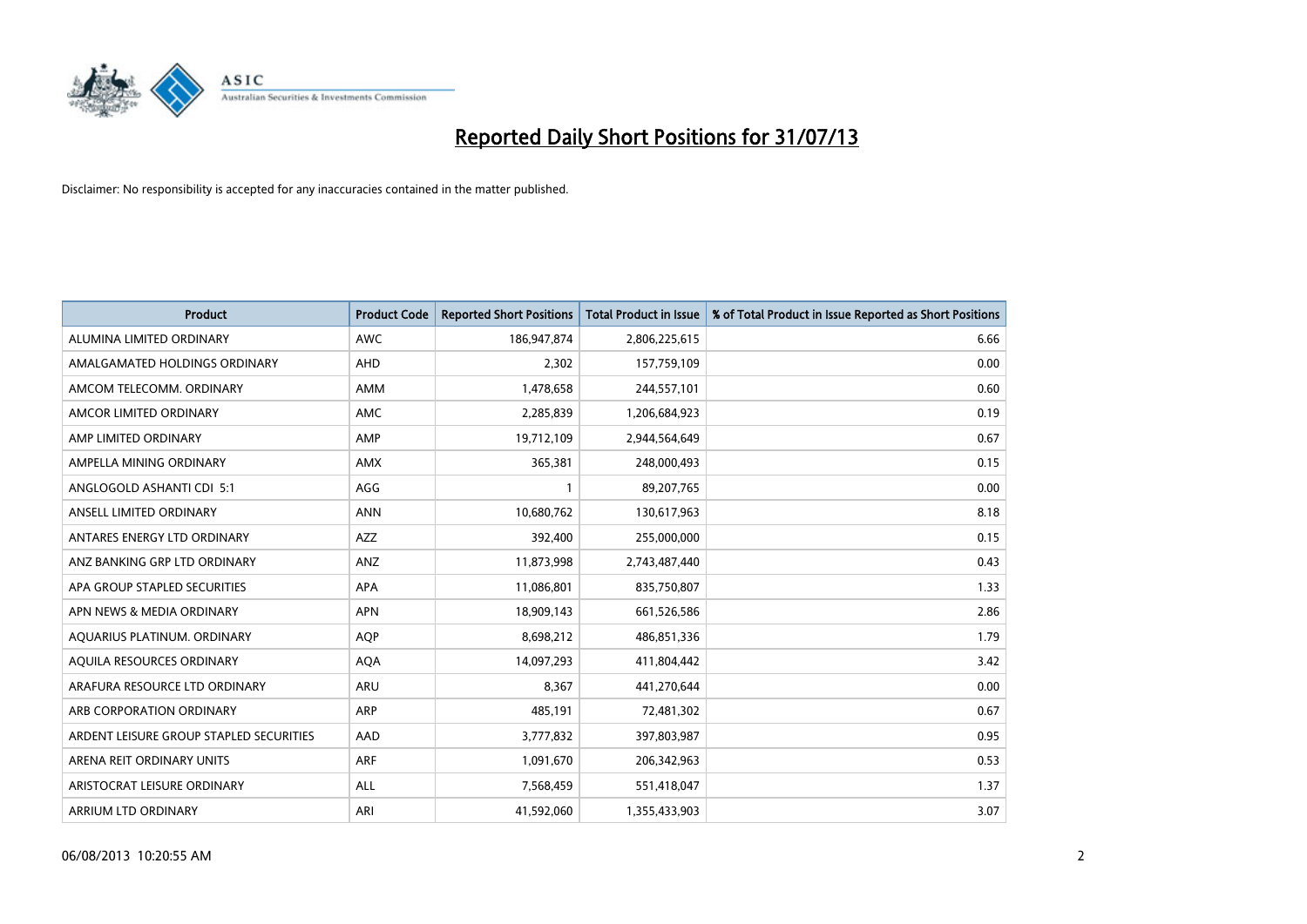

| <b>Product</b>                            | <b>Product Code</b> | <b>Reported Short Positions</b> | <b>Total Product in Issue</b> | % of Total Product in Issue Reported as Short Positions |
|-------------------------------------------|---------------------|---------------------------------|-------------------------------|---------------------------------------------------------|
| ASCIANO LIMITED ORDINARY                  | <b>AIO</b>          | 17,579,864                      | 975,385,664                   | 1.80                                                    |
| ASG GROUP LIMITED ORDINARY                | ASZ                 | 1,577,512                       | 206,720,839                   | 0.76                                                    |
| ASPEN GROUP ORD/UNITS STAPLED             | <b>APZ</b>          | 1,101,401                       | 1,192,665,422                 | 0.09                                                    |
| ASTRO JAP PROP GROUP STAPLED US PROHIBIT. | AJA                 | 5,001                           | 67,211,752                    | 0.01                                                    |
| ASX LIMITED ORDINARY                      | ASX                 | 2,188,045                       | 193,595,162                   | 1.13                                                    |
| ATLAS IRON LIMITED ORDINARY               | <b>AGO</b>          | 33,492,011                      | 909,718,409                   | 3.68                                                    |
| AURIZON HOLDINGS LTD ORDINARY             | AZJ                 | 2,267,387                       | 2,137,284,503                 | 0.11                                                    |
| <b>AURORA OIL &amp; GAS ORDINARY</b>      | <b>AUT</b>          | 4,904,223                       | 447,885,778                   | 1.09                                                    |
| AUSDRILL LIMITED ORDINARY                 | ASL                 | 24,002,826                      | 312,277,224                   | 7.69                                                    |
| AUSENCO LIMITED ORDINARY                  | AAX                 | 1,621,689                       | 123,527,574                   | 1.31                                                    |
| AUSTAL LIMITED ORDINARY                   | ASB                 | 342,575                         | 346,007,639                   | 0.10                                                    |
| AUSTBROKERS HOLDINGS ORDINARY             | <b>AUB</b>          | 3,561                           | 58,148,980                    | 0.01                                                    |
| AUSTIN ENGINEERING ORDINARY               | ANG                 | 370,788                         | 73,164,403                    | 0.51                                                    |
| AUSTRALAND PROPERTY STAPLED SECURITY      | <b>ALZ</b>          | 1,185,637                       | 578,324,670                   | 0.21                                                    |
| AUSTRALIAN AGRICULT, ORDINARY             | AAC                 | 2,604,721                       | 313,113,358                   | 0.83                                                    |
| AUSTRALIAN EDUCATION UNITS                | <b>AEU</b>          | 421                             | 175,465,397                   | 0.00                                                    |
| AUSTRALIAN INFR LTD ORDINARY              | <b>AIX</b>          | 62,118                          | 620,733,944                   | 0.01                                                    |
| AUSTRALIAN PHARM. ORDINARY                | API                 | 137,481                         | 488,115,883                   | 0.03                                                    |
| AUTOMOTIVE HOLDINGS ORDINARY              | AHE                 | 860,326                         | 260,579,682                   | 0.33                                                    |
| AVIENNINGS LIMITED ORDINARY               | <b>AVJ</b>          | 2,190,747                       | 384,423,851                   | 0.57                                                    |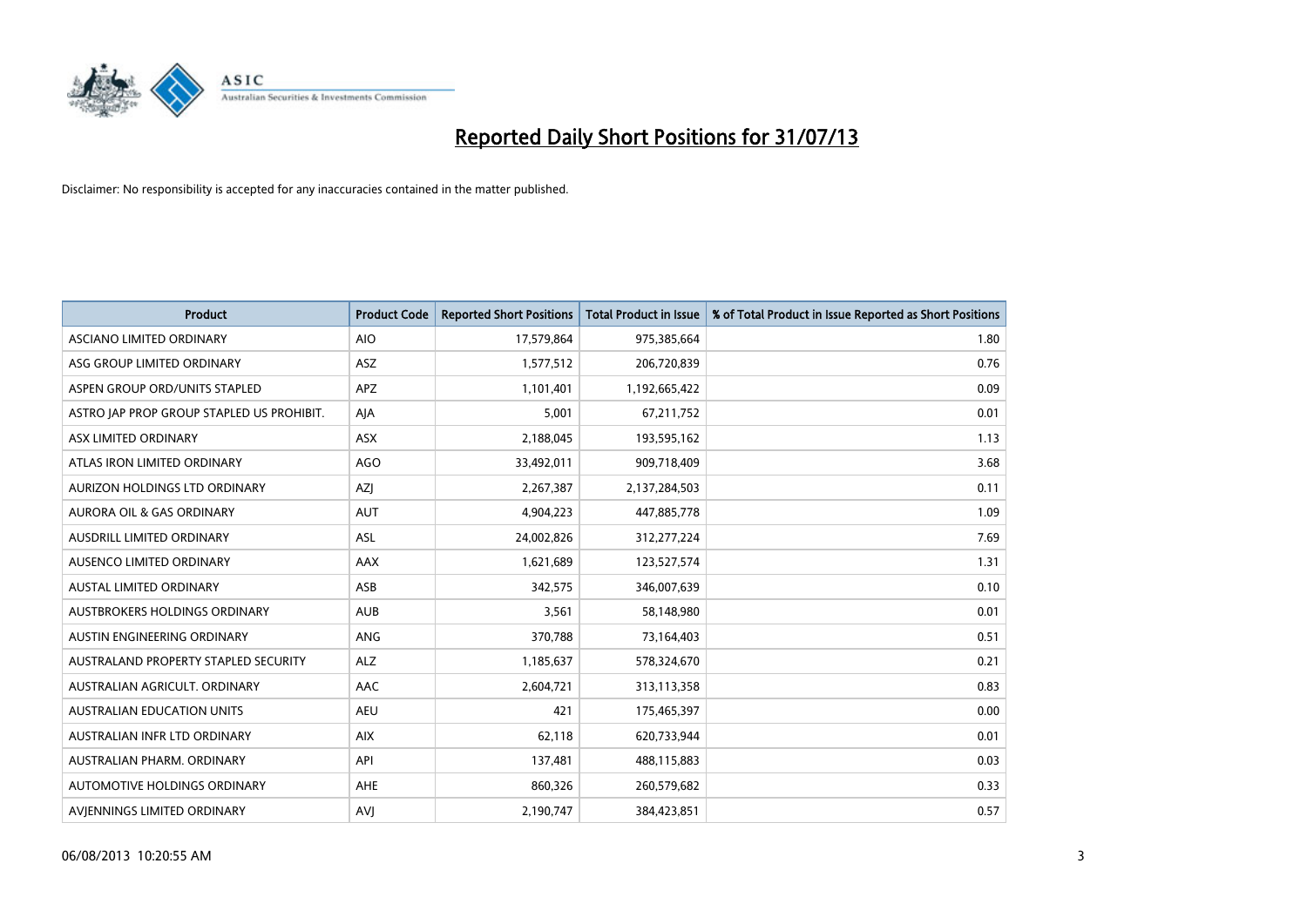

| <b>Product</b>                                | <b>Product Code</b> | <b>Reported Short Positions</b> | <b>Total Product in Issue</b> | % of Total Product in Issue Reported as Short Positions |
|-----------------------------------------------|---------------------|---------------------------------|-------------------------------|---------------------------------------------------------|
| AWE LIMITED ORDINARY                          | <b>AWE</b>          | 1,592,614                       | 522,116,985                   | 0.31                                                    |
| BANDANNA ENERGY ORDINARY                      | <b>BND</b>          | 23,094,804                      | 528,481,199                   | 4.37                                                    |
| BANK OF QUEENSLAND. ORDINARY                  | <b>BOQ</b>          | 6,235,648                       | 319,809,993                   | 1.95                                                    |
| <b>BASE RES LIMITED ORDINARY</b>              | <b>BSE</b>          | 3,752,550                       | 561,840,029                   | 0.67                                                    |
| BATHURST RES NZ LTD ORDINARY                  | <b>BRL</b>          | 42,347,298                      | 699,247,997                   | 6.06                                                    |
| <b>BC IRON LIMITED ORDINARY</b>               | <b>BCI</b>          | 396,095                         | 123,453,630                   | 0.32                                                    |
| BEACH ENERGY LIMITED ORDINARY                 | <b>BPT</b>          | 23,967,391                      | 1,269,399,183                 | 1.89                                                    |
| BEADELL RESOURCE LTD ORDINARY                 | <b>BDR</b>          | 60,193,546                      | 788,277,280                   | 7.64                                                    |
| BEGA CHEESE LTD ORDINARY                      | <b>BGA</b>          | 9,160                           | 151,866,050                   | 0.01                                                    |
| BENDIGO AND ADELAIDE ORDINARY                 | <b>BEN</b>          | 13,077,635                      | 407,197,451                   | 3.21                                                    |
| BERKELEY RESOURCES ORDINARY                   | <b>BKY</b>          | 588,351                         | 179,393,323                   | 0.33                                                    |
| BHP BILLITON LIMITED ORDINARY                 | <b>BHP</b>          | 9,311,758                       | 3,211,691,105                 | 0.29                                                    |
| <b>BILLABONG ORDINARY</b>                     | <b>BBG</b>          | 15,209,351                      | 478,944,292                   | 3.18                                                    |
| <b>BLACKMORES LIMITED ORDINARY</b>            | <b>BKL</b>          | 6,087                           | 16,973,764                    | 0.04                                                    |
| <b>BLACKTHORN RESOURCES ORD US PROHIBITED</b> | <b>BTR</b>          | 336,823                         | 164,285,950                   | 0.21                                                    |
| BLUESCOPE STEEL LTD ORDINARY                  | <b>BSL</b>          | 3,803,656                       | 558,243,305                   | 0.68                                                    |
| <b>BOART LONGYEAR ORDINARY</b>                | <b>BLY</b>          | 43,220,764                      | 461,163,412                   | 9.37                                                    |
| BORAL LIMITED, ORDINARY                       | <b>BLD</b>          | 53,703,484                      | 774,000,641                   | 6.94                                                    |
| <b>BRADKEN LIMITED ORDINARY</b>               | <b>BKN</b>          | 16,115,767                      | 169,240,662                   | 9.52                                                    |
| <b>BRAMBLES LIMITED ORDINARY</b>              | <b>BXB</b>          | 784,575                         | 1,557,420,757                 | 0.05                                                    |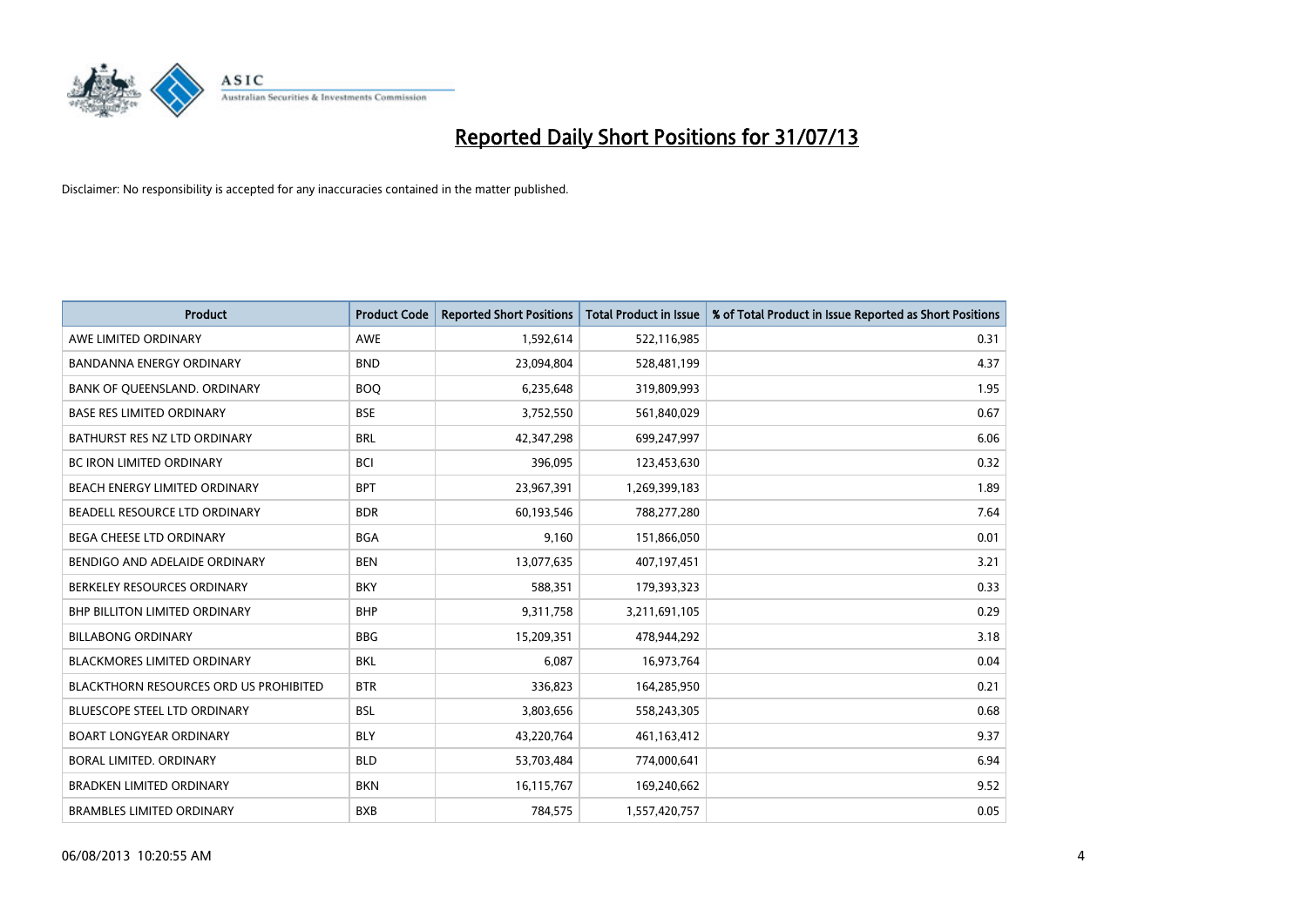

| <b>Product</b>                       | <b>Product Code</b> | <b>Reported Short Positions</b> | <b>Total Product in Issue</b> | % of Total Product in Issue Reported as Short Positions |
|--------------------------------------|---------------------|---------------------------------|-------------------------------|---------------------------------------------------------|
| BREVILLE GROUP LTD ORDINARY          | <b>BRG</b>          | 6,307,285                       | 130,095,322                   | 4.85                                                    |
| <b>BRICKWORKS LIMITED ORDINARY</b>   | <b>BKW</b>          | 6,121                           | 147,818,132                   | 0.00                                                    |
| BROCKMAN MINING LTD ORDINARY         | <b>BCK</b>          | 90,995                          | 7,894,482,131                 | 0.00                                                    |
| BT INVESTMENT MNGMNT ORDINARY        | <b>BTT</b>          | 53,824                          | 278,100,237                   | 0.02                                                    |
| <b>BUCCANEER ENERGY LTD ORDINARY</b> | <b>BCC</b>          | 500,000                         | 2,398,671,956                 | 0.02                                                    |
| <b>BURU ENERGY ORDINARY</b>          | <b>BRU</b>          | 16,496,113                      | 274,036,429                   | 6.02                                                    |
| <b>BWP TRUST ORDINARY UNITS</b>      | <b>BWP</b>          | 6,659,756                       | 537,753,954                   | 1.24                                                    |
| CABCHARGE AUSTRALIA ORDINARY         | CAB                 | 11,482,834                      | 120,430,683                   | 9.53                                                    |
| CALTEX AUSTRALIA ORDINARY            | <b>CTX</b>          | 1,994,677                       | 270,000,000                   | 0.74                                                    |
| CAPE LAMBERT RES LTD ORDINARY        | <b>CFE</b>          | 19,764                          | 679,691,942                   | 0.00                                                    |
| CARABELLA RES LTD ORDINARY           | <b>CLR</b>          | 100,000                         | 152,361,547                   | 0.07                                                    |
| <b>CARBON ENERGY ORDINARY</b>        | <b>CNX</b>          | 4,533                           | 786,889,705                   | 0.00                                                    |
| <b>CARDNO LIMITED ORDINARY</b>       | CDD                 | 10,853,527                      | 143,726,327                   | 7.55                                                    |
| <b>CARINDALE PROPERTY UNIT</b>       | <b>CDP</b>          | 3,350                           | 70,000,000                    | 0.00                                                    |
| CARNARVON PETROLEUM ORDINARY         | <b>CVN</b>          | 39,246                          | 934,109,501                   | 0.00                                                    |
| CARSALES.COM LTD ORDINARY            | <b>CRZ</b>          | 2,237,561                       | 236,201,964                   | 0.95                                                    |
| CASH CONVERTERS ORDINARY             | CCV                 | 2,867,780                       | 423,861,025                   | 0.68                                                    |
| CEDAR WOODS PROP. ORDINARY           | <b>CWP</b>          | 60,822                          | 73,359,551                    | 0.08                                                    |
| CENTRAL PETROLEUM ORDINARY           | <b>CTP</b>          | 763,303                         | 1,440,078,845                 | 0.05                                                    |
| <b>CERAMIC FUEL CELLS ORDINARY</b>   | <b>CFU</b>          | 375,923                         | 1,591,941,620                 | 0.02                                                    |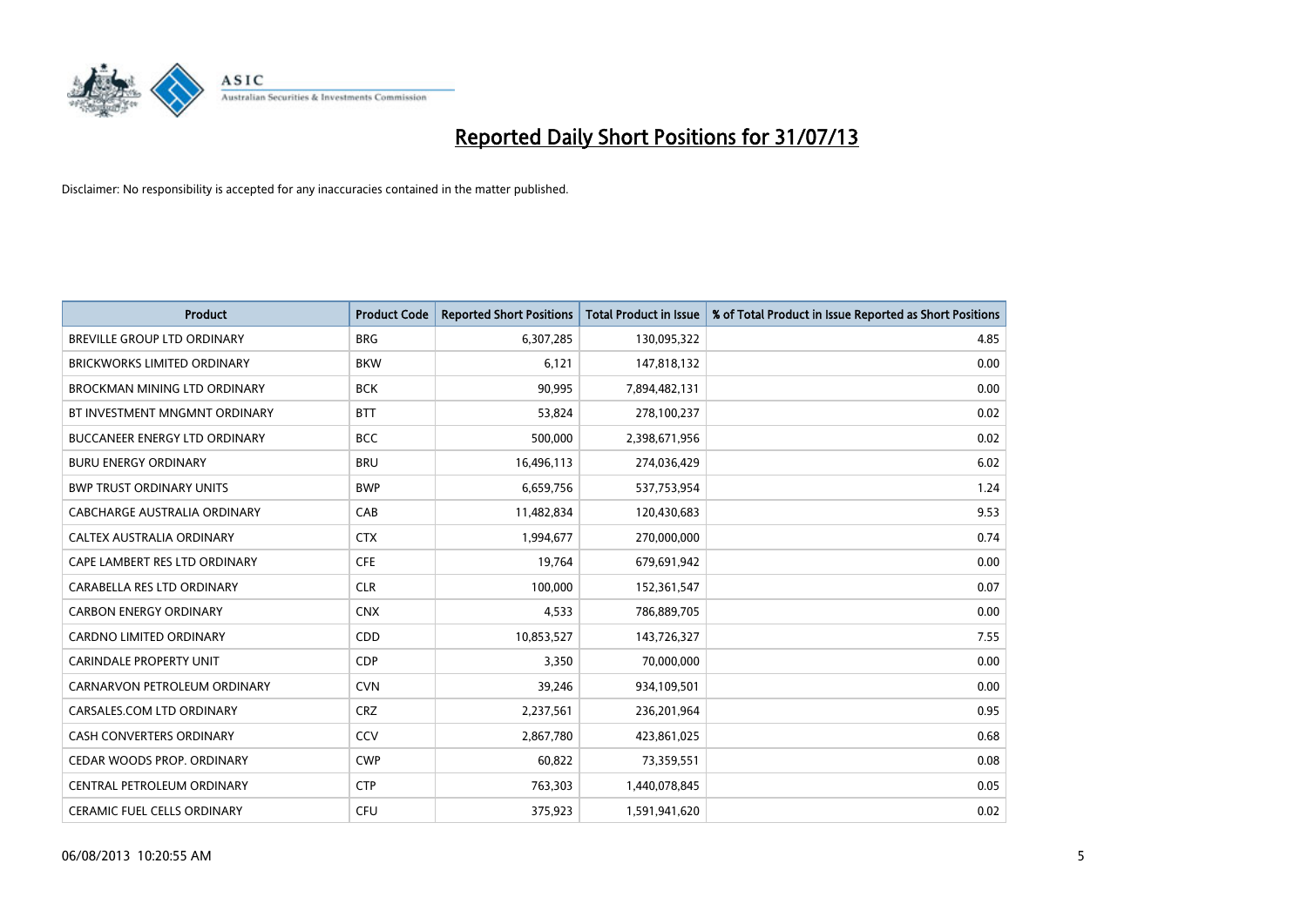

| <b>Product</b>                          | <b>Product Code</b> | <b>Reported Short Positions</b> | <b>Total Product in Issue</b> | % of Total Product in Issue Reported as Short Positions |
|-----------------------------------------|---------------------|---------------------------------|-------------------------------|---------------------------------------------------------|
| CFS RETAIL TRUST GRP STAPLED SECURITIES | <b>CFX</b>          | 63,974,066                      | 2,828,495,659                 | 2.26                                                    |
| CHALLENGER DIV.PRO. STAPLED UNITS       | CDI                 | 4,121                           | 214,101,013                   | 0.00                                                    |
| <b>CHALLENGER LIMITED ORDINARY</b>      | <b>CGF</b>          | 3,529,509                       | 530,862,585                   | 0.66                                                    |
| CHANDLER MACLEOD LTD ORDINARY           | <b>CMG</b>          | 298,398                         | 469,679,390                   | 0.06                                                    |
| CHARTER HALL GROUP STAPLED US PROHIBIT. | <b>CHC</b>          | 337,638                         | 302,262,312                   | 0.11                                                    |
| <b>CHARTER HALL RETAIL UNITS</b>        | CQR                 | 2,846,030                       | 337,582,974                   | 0.84                                                    |
| <b>CHORUS LIMITED ORDINARY</b>          | CNU                 | 94,357                          | 389,299,049                   | 0.02                                                    |
| CITIGOLD CORP LTD ORDINARY              | <b>CTO</b>          | 153,427                         | 1,352,907,765                 | 0.01                                                    |
| <b>CLOUGH LIMITED ORDINARY</b>          | <b>CLO</b>          | 876,967                         | 777,090,670                   | 0.11                                                    |
| COAL OF AFRICA LTD ORDINARY             | <b>CZA</b>          | 426                             | 1,048,368,613                 | 0.00                                                    |
| <b>COALSPUR MINES LTD ORDINARY</b>      | <b>CPL</b>          | 9,544,166                       | 641,244,435                   | 1.49                                                    |
| COCA-COLA AMATIL ORDINARY               | <b>CCL</b>          | 11,990,811                      | 763,590,249                   | 1.57                                                    |
| <b>COCHLEAR LIMITED ORDINARY</b>        | <b>COH</b>          | 5,080,483                       | 57,040,932                    | 8.91                                                    |
| <b>COCKATOO COAL ORDINARY</b>           | <b>COK</b>          | 9,326,798                       | 1,021,101,465                 | 0.91                                                    |
| <b>CODAN LIMITED ORDINARY</b>           | <b>CDA</b>          | 773,464                         | 176,926,104                   | 0.44                                                    |
| <b>COFFEY INTERNATIONAL ORDINARY</b>    | <b>COF</b>          | 1,917                           | 255,833,165                   | 0.00                                                    |
| <b>COLLINS FOODS LTD ORDINARY</b>       | <b>CKF</b>          | 535,524                         | 93,000,003                    | 0.58                                                    |
| <b>COMET RIDGE LIMITED ORDINARY</b>     | <b>COI</b>          | 375,591                         | 408,068,746                   | 0.09                                                    |
| COMMONWEALTH BANK, ORDINARY             | <b>CBA</b>          | 12,670,040                      | 1,611,928,836                 | 0.79                                                    |
| COMMONWEALTH PROP ORDINARY UNITS        | <b>CPA</b>          | 44,070,633                      | 2,347,003,413                 | 1.88                                                    |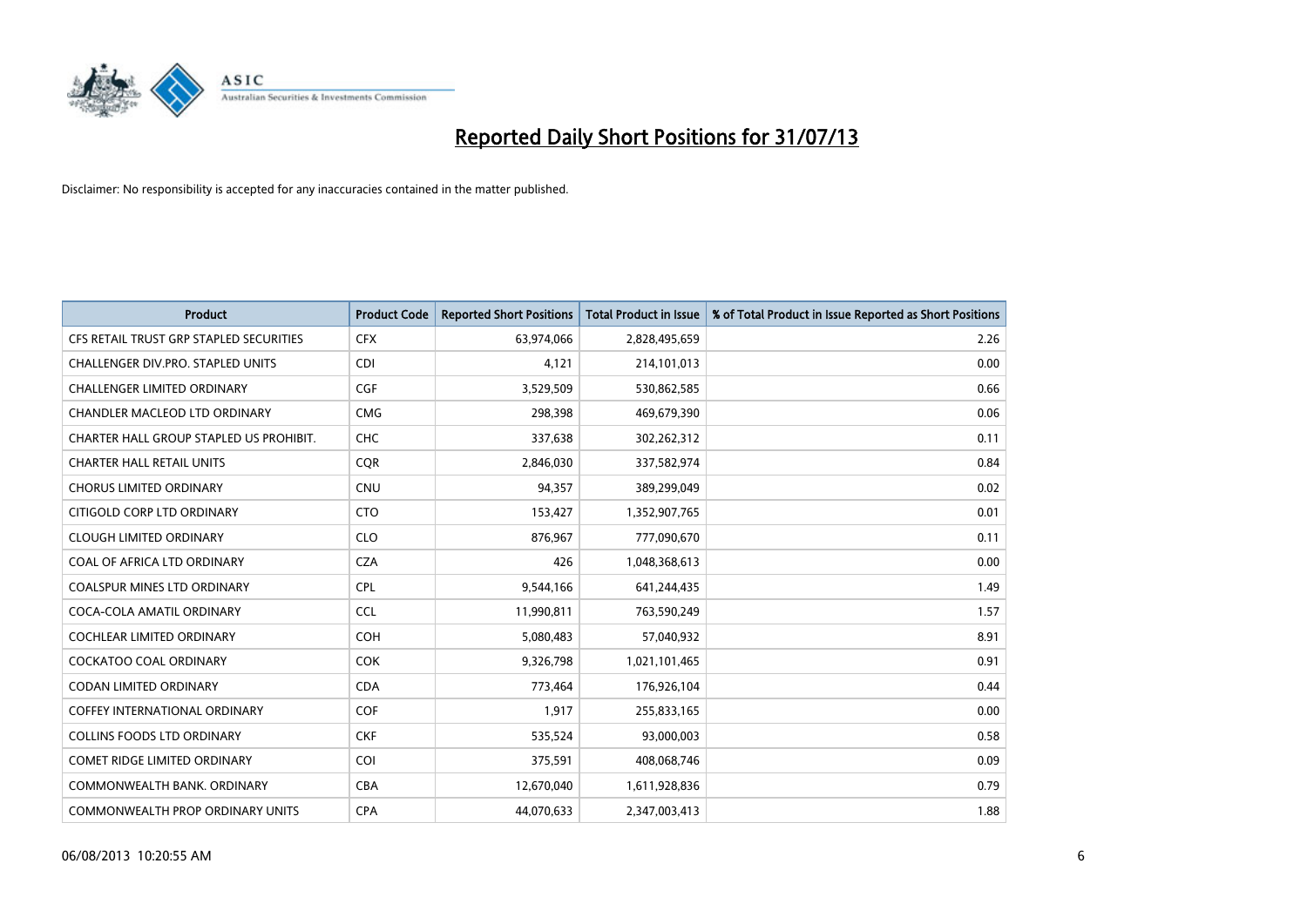

| <b>Product</b>                          | <b>Product Code</b> | <b>Reported Short Positions</b> | Total Product in Issue | % of Total Product in Issue Reported as Short Positions |
|-----------------------------------------|---------------------|---------------------------------|------------------------|---------------------------------------------------------|
| <b>COMPASS RESOURCES ORDINARY</b>       | <b>CMR</b>          | 7,472                           | 1,403,744,100          | 0.00                                                    |
| <b>COMPUTERSHARE LTD ORDINARY</b>       | <b>CPU</b>          | 6,696,214                       | 556,203,079            | 1.20                                                    |
| <b>CORP TRAVEL LIMITED ORDINARY</b>     | <b>CTD</b>          | 207,942                         | 78,081,184             | 0.27                                                    |
| CREDIT CORP GROUP ORDINARY              | <b>CCP</b>          | 51,613                          | 45,932,899             | 0.11                                                    |
| <b>CROMWELL PROP STAPLED SECURITIES</b> | <b>CMW</b>          | 817,131                         | 1,713,721,456          | 0.05                                                    |
| <b>CROWN LIMITED ORDINARY</b>           | <b>CWN</b>          | 2,581,098                       | 728,394,185            | 0.35                                                    |
| <b>CSG LIMITED ORDINARY</b>             | CSV                 | 74,084                          | 278,155,477            | 0.03                                                    |
| <b>CSL LIMITED ORDINARY</b>             | <b>CSL</b>          | 1,397,537                       | 487,091,966            | 0.29                                                    |
| <b>CSR LIMITED ORDINARY</b>             | <b>CSR</b>          | 33,417,855                      | 506,000,315            | 6.60                                                    |
| <b>CUDECO LIMITED ORDINARY</b>          | CDU                 | 6,203,527                       | 205,017,174            | 3.03                                                    |
| DART ENERGY LTD ORDINARY                | <b>DTE</b>          | 14,489,128                      | 878,789,752            | 1.65                                                    |
| DATA#3 LIMITED ORDINARY                 | <b>DTL</b>          | 103,685                         | 153,974,950            | 0.07                                                    |
| DAVID JONES LIMITED ORDINARY            | <b>DJS</b>          | 61,053,522                      | 535,002,401            | 11.41                                                   |
| DECMIL GROUP LIMITED ORDINARY           | <b>DCG</b>          | 3,495,561                       | 168,203,219            | 2.08                                                    |
| DEEP YELLOW LIMITED ORDINARY            | <b>DYL</b>          | 840                             | 1,562,794,247          | 0.00                                                    |
| DEXUS PROPERTY GROUP STAPLED UNITS      | <b>DXS</b>          | 15,889,995                      | 4,701,957,390          | 0.34                                                    |
| DISCOVERY METALS LTD ORDINARY           | <b>DML</b>          | 12,905,149                      | 486,986,451            | 2.65                                                    |
| DOMINO PIZZA ENTERPR ORDINARY           | <b>DMP</b>          | 315,082                         | 70,192,674             | 0.45                                                    |
| DORAY MINERALS LTD ORDINARY             | <b>DRM</b>          | 57,921                          | 141,866,768            | 0.04                                                    |
| DOWNER EDI LIMITED ORDINARY             | <b>DOW</b>          | 7,925,792                       | 433,409,429            | 1.83                                                    |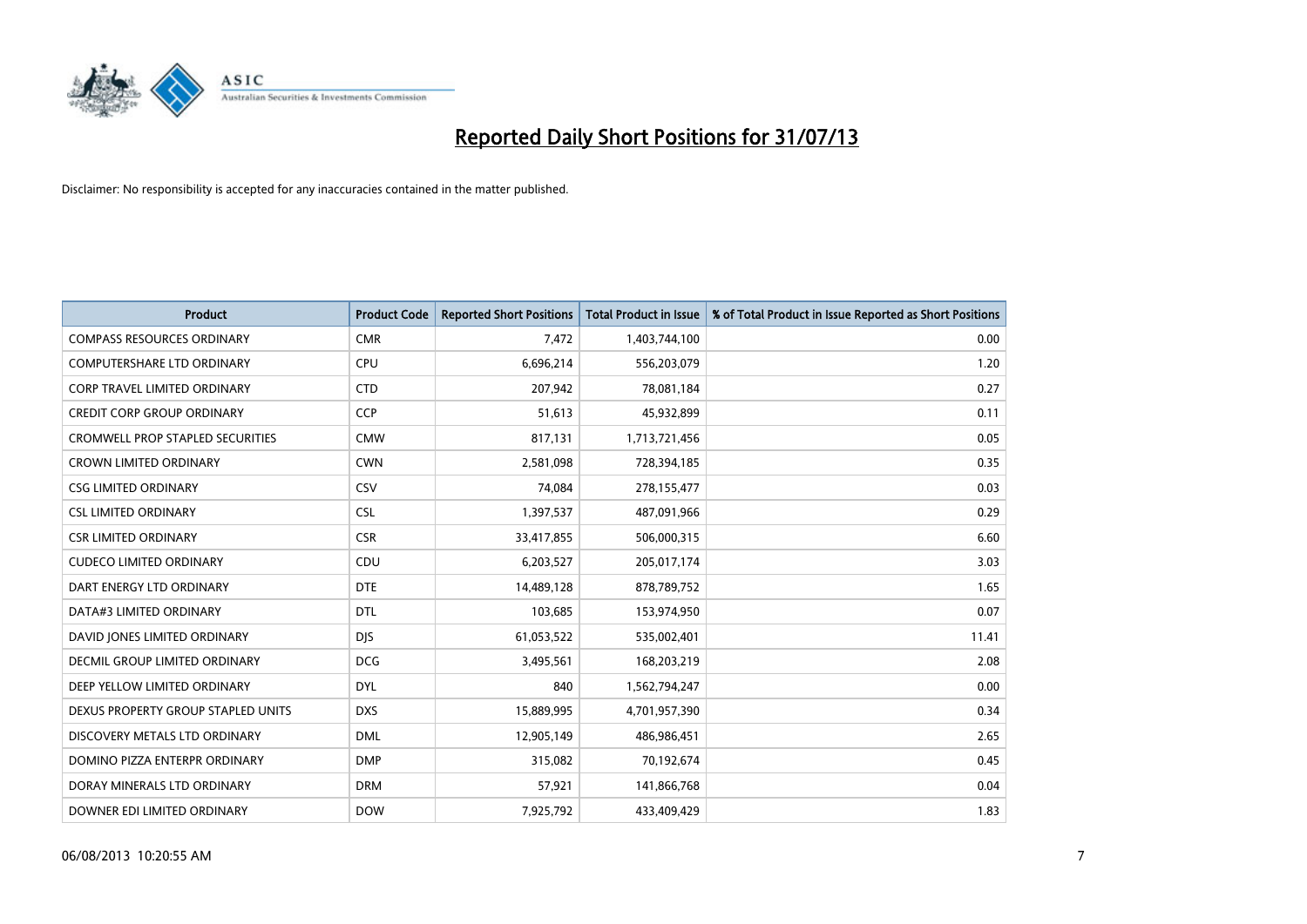

| <b>Product</b>                       | <b>Product Code</b> | <b>Reported Short Positions</b> | <b>Total Product in Issue</b> | % of Total Product in Issue Reported as Short Positions |
|--------------------------------------|---------------------|---------------------------------|-------------------------------|---------------------------------------------------------|
| DRILLSEARCH ENERGY ORDINARY          | <b>DLS</b>          | 14,063,652                      | 427,753,371                   | 3.29                                                    |
| DUET GROUP STAPLEDUSPROH.DEFSET      | <b>DUEDC</b>        | 956,000                         | 1,169,314,842                 | 0.08                                                    |
| <b>DULUXGROUP LIMITED ORDINARY</b>   | <b>DLX</b>          | 5,162,297                       | 377,019,430                   | 1.37                                                    |
| <b>DWS LTD ORDINARY</b>              | <b>DWS</b>          | 464,150                         | 132,362,763                   | 0.35                                                    |
| ECHO ENTERTAINMENT ORDINARY          | <b>EGP</b>          | 2,759,850                       | 825,672,730                   | 0.33                                                    |
| <b>ELDERS LIMITED ORDINARY</b>       | <b>ELD</b>          | 18,217,301                      | 448,598,480                   | 4.06                                                    |
| ELEMENTAL MINERALS ORDINARY          | <b>ELM</b>          | 51,499                          | 288,587,228                   | 0.02                                                    |
| ELEMENTOS LIMITED ORDINARY           | <b>ELT</b>          | 16                              | 165,775,576                   | 0.00                                                    |
| <b>EMECO HOLDINGS ORDINARY</b>       | <b>EHL</b>          | 19,320,643                      | 599,675,707                   | 3.22                                                    |
| <b>EMERGING LEADERS INV ORDINARY</b> | ELI                 | 623,553                         | 50,019,795                    | 1.25                                                    |
| <b>ENDEAVOUR MIN CORP CDI 1:1</b>    | <b>EVR</b>          | 405,215                         | 117,754,189                   | 0.34                                                    |
| <b>ENERGY RESOURCES ORDINARY 'A'</b> | ERA                 | 8,317,854                       | 517,725,062                   | 1.61                                                    |
| <b>ENERGY WORLD CORPOR. ORDINARY</b> | <b>EWC</b>          | 25,842,117                      | 1,734,166,672                 | 1.49                                                    |
| <b>ENVESTRA LIMITED ORDINARY</b>     | <b>ENV</b>          | 6,197,819                       | 1,796,808,474                 | 0.34                                                    |
| EQUATORIAL RES LTD ORDINARY          | EQX                 | 8                               | 121,885,353                   | 0.00                                                    |
| ERM POWER LIMITED ORDINARY           | EPW                 | 389,748                         | 207,499,601                   | 0.19                                                    |
| ESERVGLOBAL LIMITED ORDINARY         | ESV                 | 440,132                         | 249,045,997                   | 0.18                                                    |
| EVOLUTION MINING LTD ORDINARY        | <b>EVN</b>          | 30,215,831                      | 708,092,989                   | 4.27                                                    |
| FAIRFAX MEDIA LTD ORDINARY           | <b>FXI</b>          | 380,226,888                     | 2,351,955,725                 | 16.17                                                   |
| FANTASTIC HOLDINGS ORDINARY          | <b>FAN</b>          | 32,637                          | 103,068,398                   | 0.03                                                    |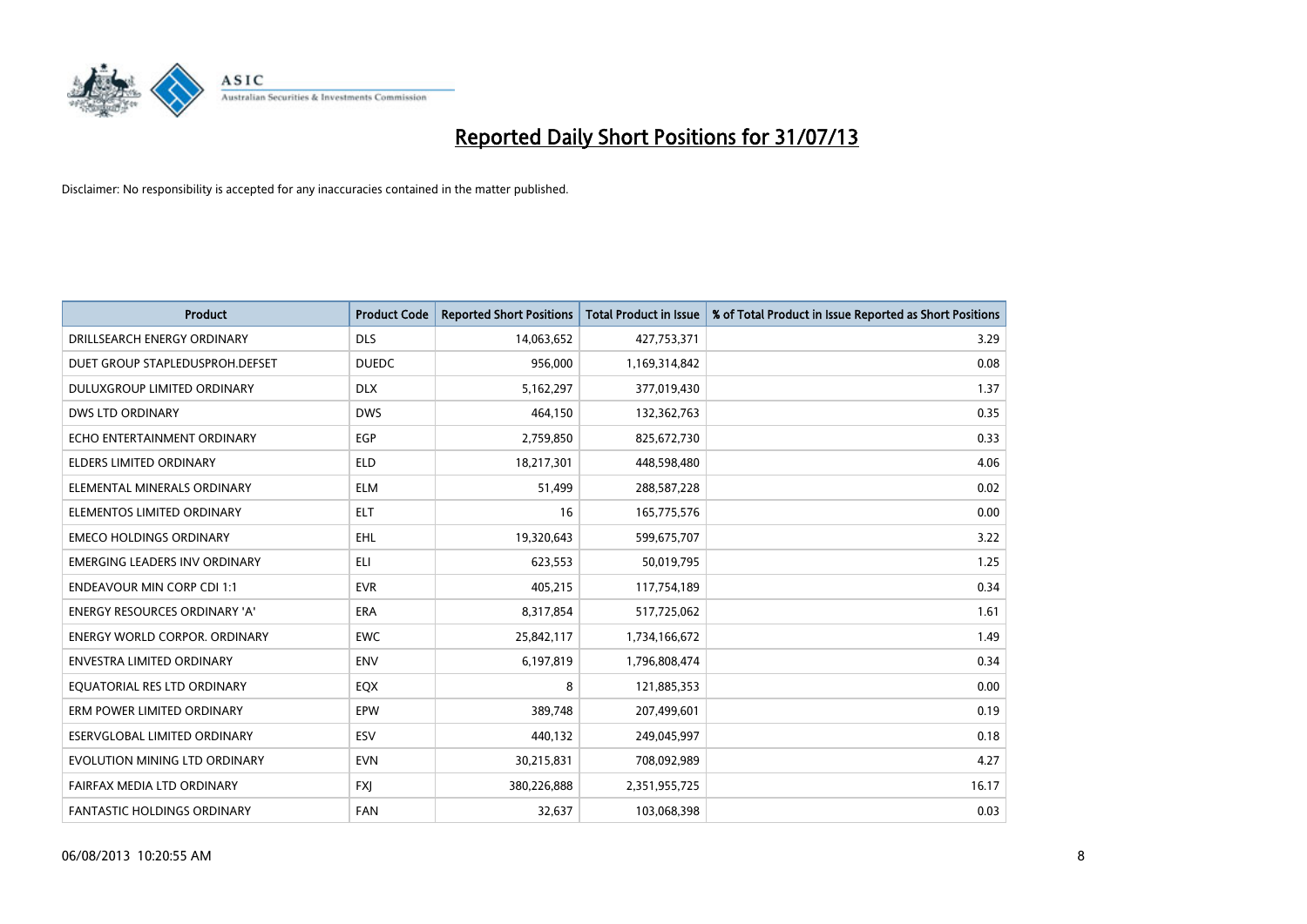

| <b>Product</b>                         | <b>Product Code</b> | <b>Reported Short Positions</b> | <b>Total Product in Issue</b> | % of Total Product in Issue Reported as Short Positions |
|----------------------------------------|---------------------|---------------------------------|-------------------------------|---------------------------------------------------------|
| <b>FAR LTD ORDINARY</b>                | <b>FAR</b>          | 25,000,428                      | 2,499,846,742                 | 1.00                                                    |
| FEDERATION CNTRES ORD/UNIT STAPLED SEC | <b>FDC</b>          | 4,801,160                       | 1,427,641,565                 | 0.34                                                    |
| <b>FINBAR GROUP LIMITED ORDINARY</b>   | FRI                 | 376                             | 218,006,169                   | 0.00                                                    |
| FISHER & PAYKEL H. ORDINARY            | <b>FPH</b>          | 129,998                         | 546,516,842                   | 0.02                                                    |
| FKP PROPERTY GROUP STAPLED SECURITIES  | <b>FKP</b>          | 8,043,318                       | 321,578,705                   | 2.50                                                    |
| FLEETWOOD CORP ORDINARY                | <b>FWD</b>          | 2,387,751                       | 60,522,619                    | 3.95                                                    |
| FLETCHER BUILDING ORDINARY             | <b>FBU</b>          | 3,512,679                       | 686,096,427                   | 0.51                                                    |
| <b>FLEXIGROUP LIMITED ORDINARY</b>     | FXL                 | 40,609                          | 301,655,394                   | 0.01                                                    |
| FLIGHT CENTRE ORDINARY                 | <b>FLT</b>          | 12,378,583                      | 100,426,726                   | 12.33                                                   |
| FLINDERS MINES LTD ORDINARY            | <b>FMS</b>          | 3,694,060                       | 1,824,843,676                 | 0.20                                                    |
| FOCUS MINERALS LTD ORDINARY            | <b>FML</b>          | 28,603,455                      | 9,137,375,877                 | 0.31                                                    |
| <b>FORGE GROUP LIMITED ORDINARY</b>    | FGE                 | 954,823                         | 86,169,014                    | 1.11                                                    |
| FORTESCUE METALS GRP ORDINARY          | <b>FMG</b>          | 157,464,975                     | 3,113,798,659                 | 5.06                                                    |
| <b>G.U.D. HOLDINGS ORDINARY</b>        | GUD                 | 5,753,973                       | 71,341,319                    | 8.07                                                    |
| <b>G8 EDUCATION LIMITED ORDINARY</b>   | <b>GEM</b>          | 2,689,850                       | 273,190,260                   | 0.98                                                    |
| <b>GALAXY RESOURCES ORDINARY</b>       | GXY                 | 4,308,535                       | 584,355,501                   | 0.74                                                    |
| <b>GENETIC TECHNOLOGIES ORDINARY</b>   | GTG                 | 63,000                          | 475,471,819                   | 0.01                                                    |
| <b>GEODYNAMICS LIMITED ORDINARY</b>    | GDY                 | 850                             | 406,452,608                   | 0.00                                                    |
| <b>GINDALBIE METALS LTD ORDINARY</b>   | GBG                 | 52,645,103                      | 1,492,154,301                 | 3.53                                                    |
| <b>GOODMAN FIELDER, ORDINARY</b>       | GFF                 | 52,762,792                      | 1,955,559,207                 | 2.70                                                    |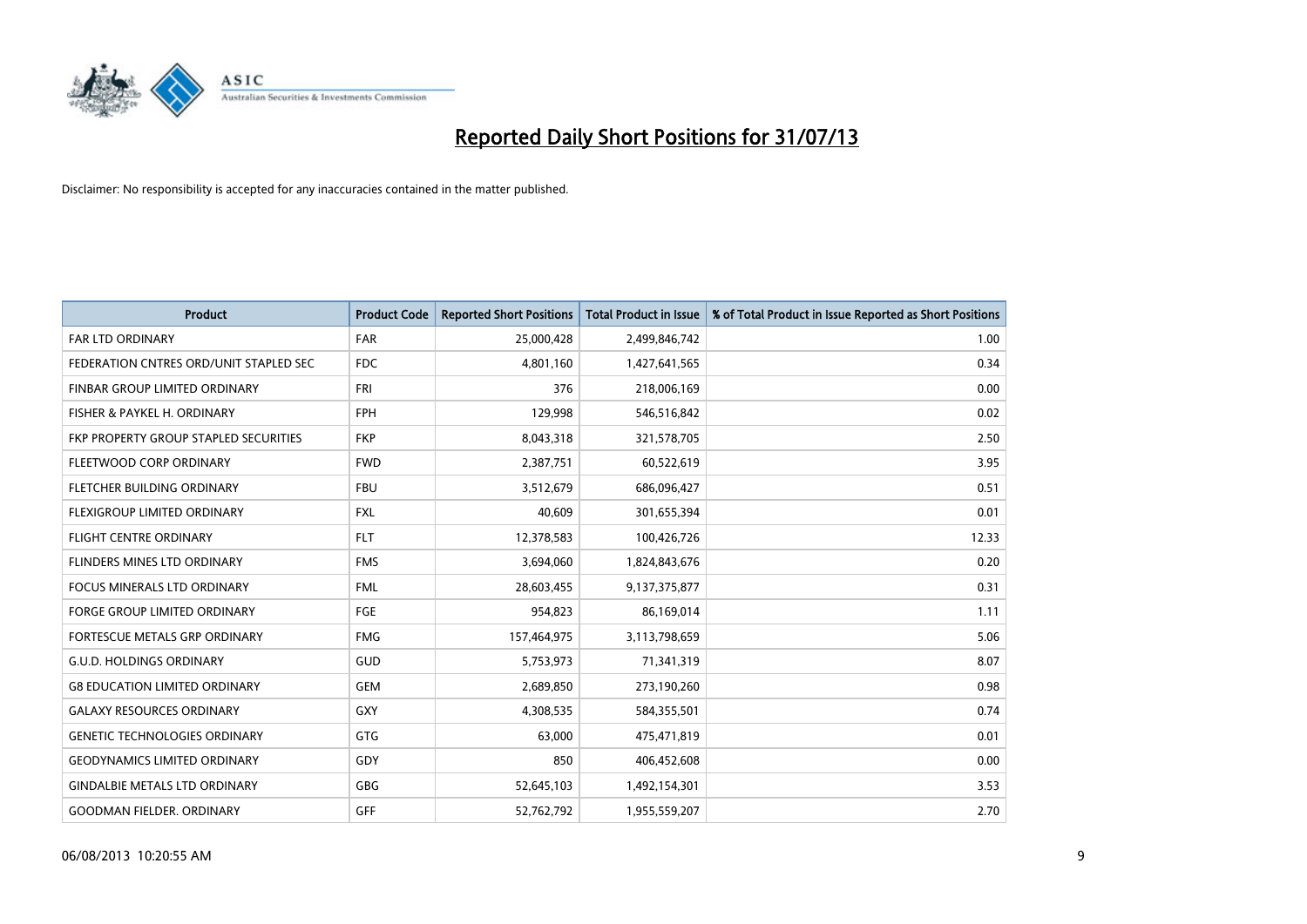

| <b>Product</b>                                   | <b>Product Code</b> | <b>Reported Short Positions</b> | <b>Total Product in Issue</b> | % of Total Product in Issue Reported as Short Positions |
|--------------------------------------------------|---------------------|---------------------------------|-------------------------------|---------------------------------------------------------|
| <b>GOODMAN GROUP STAPLED</b>                     | <b>GMG</b>          | 3,380,870                       | 1,713,233,947                 | 0.20                                                    |
| <b>GPT GROUP STAPLED SEC.</b>                    | GPT                 | 1,890,056                       | 1,742,852,344                 | 0.11                                                    |
| <b>GRAINCORP LIMITED A CLASS ORDINARY</b>        | <b>GNC</b>          | 150,693                         | 228,855,628                   | 0.07                                                    |
| <b>GRANGE RESOURCES. ORDINARY</b>                | <b>GRR</b>          | 5,505,400                       | 1,156,492,195                 | 0.48                                                    |
| <b>GREENLAND MIN EN LTD ORDINARY</b>             | GGG                 | 5,517,607                       | 572,720,096                   | 0.96                                                    |
| <b>GROWTHPOINT PROPERTY ORD/UNIT STAPLED SEC</b> | GOZ                 | 49,999                          | 402,830,366                   | 0.01                                                    |
| <b>GRYPHON MINERALS LTD ORDINARY</b>             | GRY                 | 12,096,291                      | 400,464,983                   | 3.02                                                    |
| <b>GUILDFORD COAL LTD ORDINARY</b>               | <b>GUF</b>          | 716,905                         | 635,046,899                   | 0.11                                                    |
| <b>GUNNS LIMITED ORDINARY</b>                    | <b>GNS</b>          | 51,772,667                      | 848,401,559                   | 6.10                                                    |
| <b>GWA GROUP LTD ORDINARY</b>                    | <b>GWA</b>          | 13,535,336                      | 306,533,770                   | 4.42                                                    |
| <b>HARVEY NORMAN ORDINARY</b>                    | <b>HVN</b>          | 90,236,964                      | 1,062,316,784                 | 8.49                                                    |
| HASTIE GROUP LIMITED ORDINARY                    | <b>HST</b>          | 5,000                           | 137,353,504                   | 0.00                                                    |
| <b>HENDERSON GROUP CDI 1:1</b>                   | <b>HGG</b>          | 938,170                         | 745,141,989                   | 0.13                                                    |
| HFA HOLDINGS LIMITED ORDINARY                    | <b>HFA</b>          | 3,809                           | 118,738,157                   | 0.00                                                    |
| <b>HIGHLANDS PACIFIC ORDINARY</b>                | <b>HIG</b>          | 3,153                           | 789,344,774                   | 0.00                                                    |
| HILLGROVE RES LTD ORDINARY                       | <b>HGO</b>          | 1,644,834                       | 1,023,760,221                 | 0.16                                                    |
| HILLS HOLDINGS LTD ORDINARY                      | <b>HIL</b>          | 133,243                         | 246,500,444                   | 0.05                                                    |
| HORIZON OIL LIMITED ORDINARY                     | <b>HZN</b>          | 56,597,333                      | 1,135,266,515                 | 4.99                                                    |
| HOT CHILI LTD ORDINARY                           | <b>HCH</b>          | 533                             | 301,462,196                   | 0.00                                                    |
| <b>IINET LIMITED ORDINARY</b>                    | <b>IIN</b>          | 1,780,618                       | 161,238,847                   | 1.10                                                    |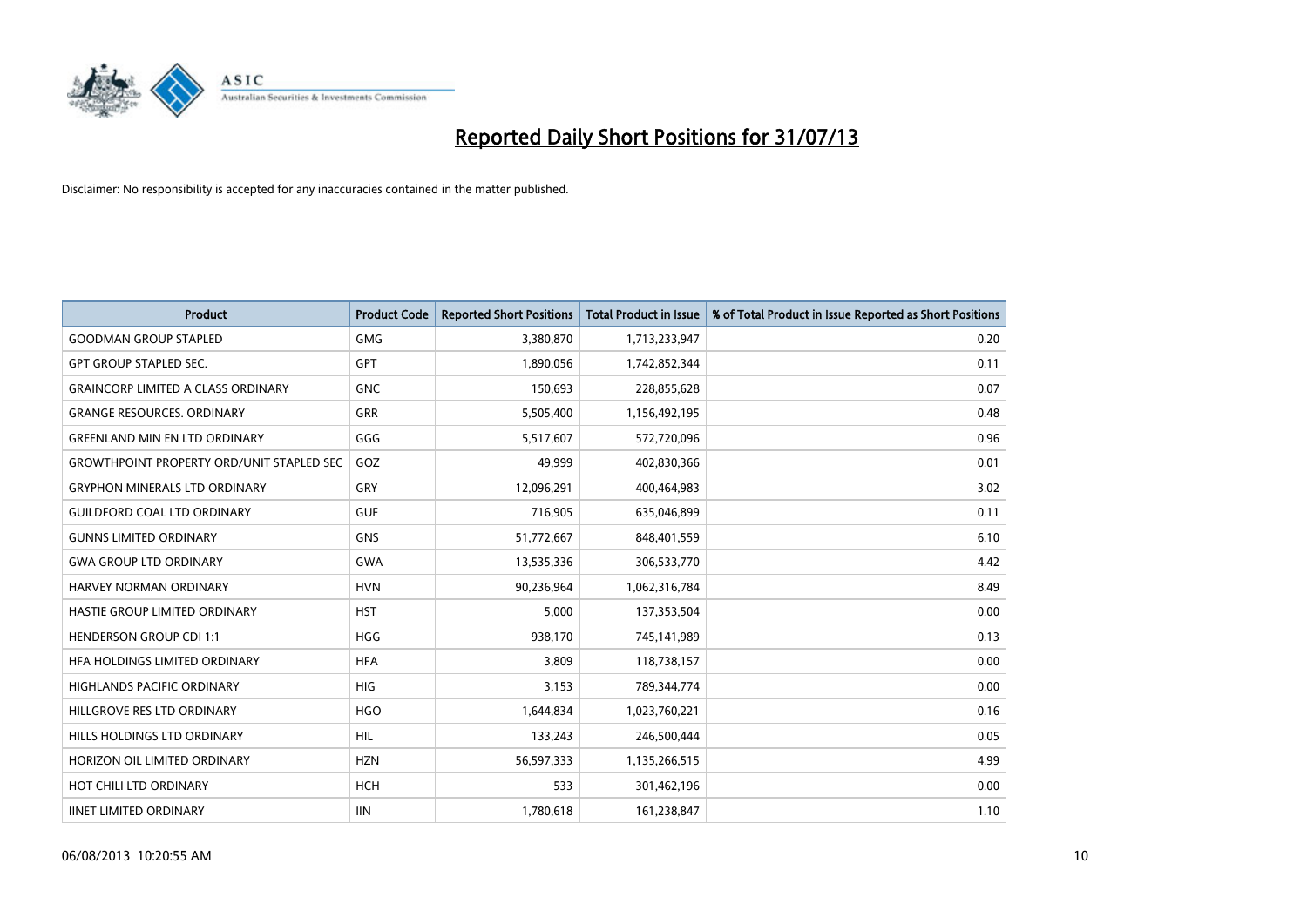

| Product                                       | <b>Product Code</b> | <b>Reported Short Positions</b> | <b>Total Product in Issue</b> | % of Total Product in Issue Reported as Short Positions |
|-----------------------------------------------|---------------------|---------------------------------|-------------------------------|---------------------------------------------------------|
| <b>ILUKA RESOURCES ORDINARY</b>               | ILU                 | 39,705,168                      | 418,700,517                   | 9.48                                                    |
| <b>IMDEX LIMITED ORDINARY</b>                 | <b>IMD</b>          | 4,745,389                       | 210,473,188                   | 2.25                                                    |
| IMF (AUSTRALIA) LTD ORDINARY                  | <b>IMF</b>          | 1,373,920                       | 123,203,426                   | 1.12                                                    |
| <b>INCITEC PIVOT ORDINARY</b>                 | IPL                 | 16,255,140                      | 1,628,730,107                 | 1.00                                                    |
| <b>INDEPENDENCE GROUP ORDINARY</b>            | <b>IGO</b>          | 7,251,086                       | 233,321,861                   | 3.11                                                    |
| <b>INDOPHIL RESOURCES ORDINARY</b>            | <b>IRN</b>          | 871,761                         | 1,203,146,194                 | 0.07                                                    |
| INFIGEN ENERGY STAPLED SECURITIES             | <b>IFN</b>          | 3,272,793                       | 762,265,972                   | 0.43                                                    |
| INOVA RESOURCES LTD ORDINARY                  | <b>IVA</b>          | 997,005                         | 728,201,911                   | 0.14                                                    |
| <b>INSURANCE AUSTRALIA ORDINARY</b>           | IAG                 | 6,030,941                       | 2,079,034,021                 | 0.29                                                    |
| INTEGRATED RESEARCH ORDINARY                  | IRI                 | 7,379                           | 168,439,953                   | 0.00                                                    |
| <b>INTREPID MINES ORDINARY</b>                | <b>IAU</b>          | 20,877,366                      | 556,033,864                   | 3.75                                                    |
| <b>INVESTA OFFICE FUND STAPLED SECURITIES</b> | IOF                 | 1,377,863                       | 614,047,458                   | 0.22                                                    |
| <b>INVOCARE LIMITED ORDINARY</b>              | <b>IVC</b>          | 3,496,079                       | 110,030,298                   | 3.18                                                    |
| <b>ION LIMITED ORDINARY</b>                   | <b>ION</b>          | 164,453                         | 256,365,105                   | 0.06                                                    |
| <b>IOOF HOLDINGS LTD ORDINARY</b>             | IFL                 | 1,784,434                       | 232,118,034                   | 0.77                                                    |
| <b>IRESS LIMITED ORDINARY</b>                 | <b>IRE</b>          | 2,433,470                       | 129,614,246                   | 1.88                                                    |
| <b>IRON ORE HOLDINGS ORDINARY</b>             | <b>IOH</b>          | 26,197                          | 161,174,005                   | 0.02                                                    |
| <b>ISELECT LTD ORDINARY</b>                   | <b>ISU</b>          | 859,314                         | 259,064,894                   | 0.33                                                    |
| ISHS GLOB HEALTH ETF CDI 1:1                  | IXJ                 | 3,884                           | 13,050,000                    | 0.03                                                    |
| JAMES HARDIE INDUST CHESS DEPOSITARY INT      | <b>IHX</b>          | 5,835,474                       | 442,091,547                   | 1.32                                                    |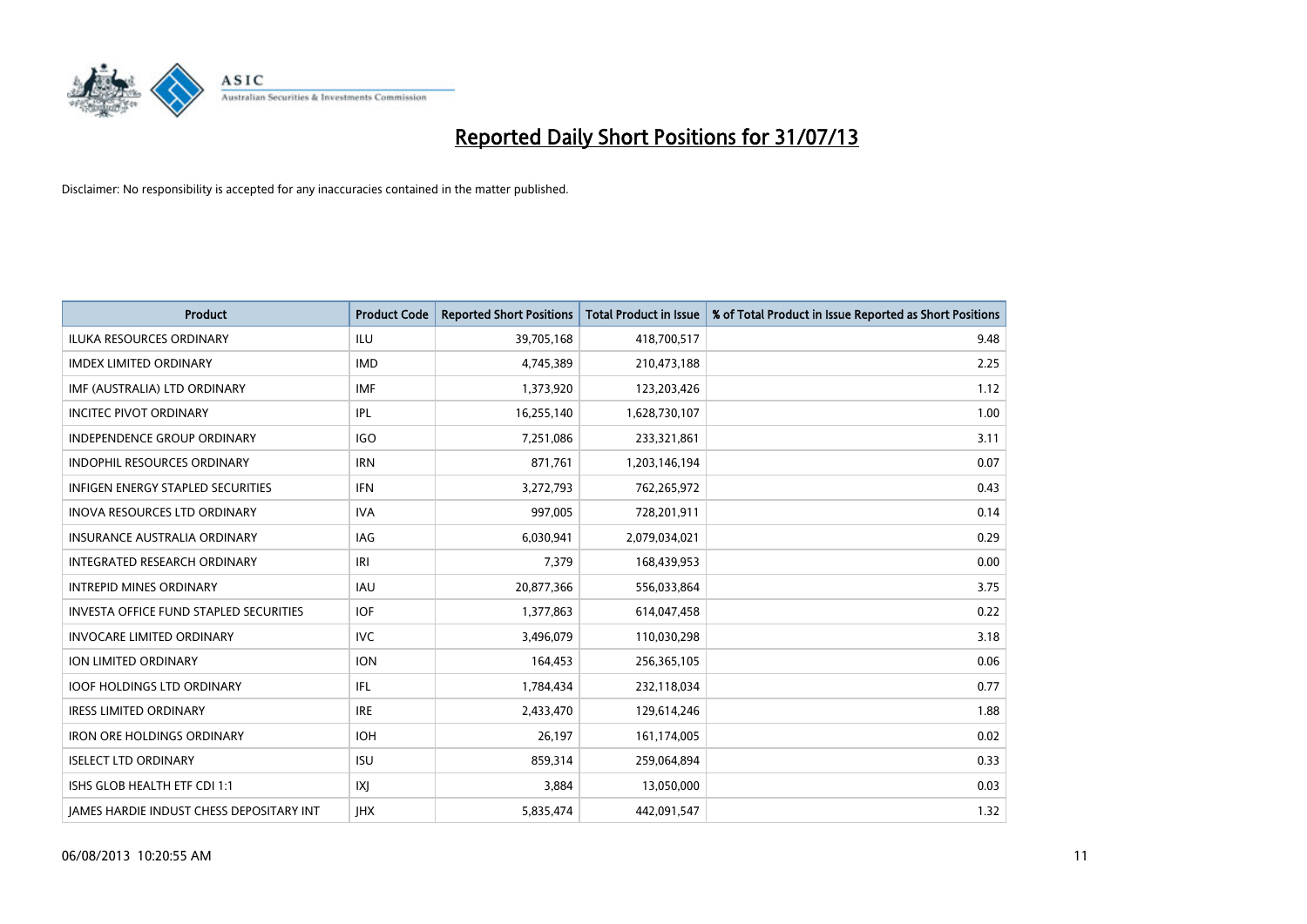

| <b>Product</b>                        | <b>Product Code</b> | <b>Reported Short Positions</b> | <b>Total Product in Issue</b> | % of Total Product in Issue Reported as Short Positions |
|---------------------------------------|---------------------|---------------------------------|-------------------------------|---------------------------------------------------------|
| <b>JB HI-FI LIMITED ORDINARY</b>      | <b>IBH</b>          | 16,311,658                      | 98,947,309                    | 16.49                                                   |
| <b>JUPITER MINES ORDINARY</b>         | <b>IMS</b>          | 5,220                           | 2,281,835,383                 | 0.00                                                    |
| <b>KAGARA LTD ORDINARY</b>            | KZL                 | 3,391,221                       | 798,953,117                   | 0.42                                                    |
| KAROON GAS AUSTRALIA ORDINARY         | <b>KAR</b>          | 3,818,704                       | 221,420,769                   | 1.72                                                    |
| KATHMANDU HOLD LTD ORDINARY           | <b>KMD</b>          | 316,490                         | 200,215,894                   | 0.16                                                    |
| <b>KBL MINING LIMITED ORDINARY</b>    | <b>KBL</b>          | 1,820                           | 293,535,629                   | 0.00                                                    |
| KINGSGATE CONSOLID. ORDINARY          | <b>KCN</b>          | 10,634,154                      | 152,191,905                   | 6.99                                                    |
| KINGSROSE MINING LTD ORDINARY         | <b>KRM</b>          | 437,474                         | 335,753,851                   | 0.13                                                    |
| LEIGHTON HOLDINGS ORDINARY            | LEI                 | 17,594,011                      | 337,235,188                   | 5.22                                                    |
| LEND LEASE GROUP UNIT/ORD STAPLED     | LLC                 | 899,419                         | 575,508,314                   | 0.16                                                    |
| LINC ENERGY LTD ORDINARY              | <b>LNC</b>          | 19,130,231                      | 518,687,562                   | 3.69                                                    |
| LION SELECTION GRP ORDINARY           | <b>LSX</b>          | 36                              | 95,420,281                    | 0.00                                                    |
| LYCOPODIUM LIMITED ORDINARY           | <b>LYL</b>          | 3,815                           | 38,955,103                    | 0.01                                                    |
| LYNAS CORPORATION ORDINARY            | <b>LYC</b>          | 201,551,932                     | 1,960,801,292                 | 10.28                                                   |
| M2 TELECOMMUNICATION ORDINARY         | <b>MTU</b>          | 6,170,300                       | 178,430,693                   | 3.46                                                    |
| MACA LIMITED ORDINARY                 | <b>MLD</b>          | 81,193                          | 172,500,000                   | 0.05                                                    |
| MACMAHON HOLDINGS ORDINARY            | MAH                 | 7,988,428                       | 1,261,699,966                 | 0.63                                                    |
| MACO ATLAS ROADS GRP ORDINARY STAPLED | <b>MOA</b>          | 19,502,422                      | 478,531,436                   | 4.08                                                    |
| MACQUARIE GROUP LTD ORDINARY          | <b>MOG</b>          | 1,267,665                       | 339,824,070                   | 0.37                                                    |
| MAGELLAN FIN GRP LTD ORDINARY         | <b>MFG</b>          | 156,280                         | 152,782,876                   | 0.10                                                    |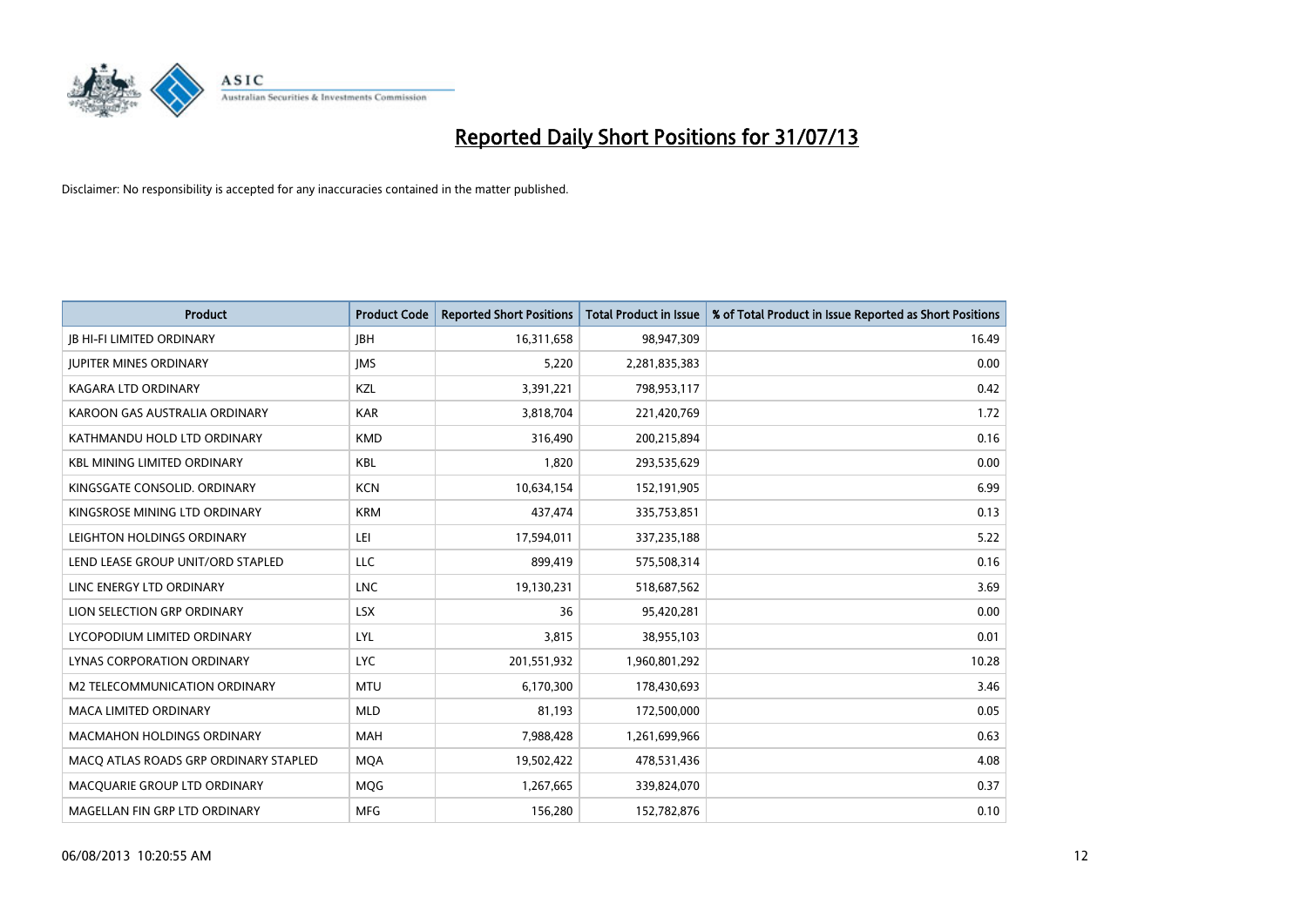

| <b>Product</b>                       | <b>Product Code</b> | <b>Reported Short Positions</b> | <b>Total Product in Issue</b> | % of Total Product in Issue Reported as Short Positions |
|--------------------------------------|---------------------|---------------------------------|-------------------------------|---------------------------------------------------------|
| <b>MATRIX C &amp; E LTD ORDINARY</b> | <b>MCE</b>          | 3,172,744                       | 94,555,428                    | 3.36                                                    |
| MAVERICK DRILLING ORDINARY           | <b>MAD</b>          | 8,156,908                       | 452,726,751                   | 1.80                                                    |
| <b>MAXITRANS INDUSTRIES ORDINARY</b> | <b>MXI</b>          | 7.795                           | 183,993,392                   | 0.00                                                    |
| MAYNE PHARMA LTD ORDINARY            | <b>MYX</b>          | 3,080                           | 563,459,968                   | 0.00                                                    |
| MCMILLAN SHAKESPEARE ORDINARY        | <b>MMS</b>          | 1,424,880                       | 74,523,965                    | 1.91                                                    |
| <b>MCPHERSON'S LTD ORDINARY</b>      | <b>MCP</b>          | 10                              | 89,294,198                    | 0.00                                                    |
| MEDUSA MINING LTD ORDINARY           | MML                 | 3,592,825                       | 188,903,911                   | 1.90                                                    |
| MEO AUSTRALIA LTD ORDINARY           | <b>MEO</b>          | 19,345                          | 627,264,587                   | 0.00                                                    |
| <b>MERMAID MARINE ORDINARY</b>       | <b>MRM</b>          | 711,017                         | 229,962,314                   | 0.31                                                    |
| MESOBLAST LIMITED ORDINARY           | <b>MSB</b>          | 16,610,221                      | 315,423,901                   | 5.27                                                    |
| METALS X LIMITED ORDINARY            | <b>MLX</b>          | 92,258                          | 1,651,766,110                 | 0.01                                                    |
| METCASH LIMITED ORDINARY             | <b>MTS</b>          | 76,965,294                      | 880,704,786                   | 8.74                                                    |
| MICLYN EXP OFFSHR ORDINARY           | <b>MIO</b>          | 482,647                         | 281,538,972                   | 0.17                                                    |
| MIGHTY RIVER POWER ORDINARY          | <b>MYT</b>          | 758,881                         | 1,400,000,094                 | 0.05                                                    |
| MINCOR RESOURCES NL ORDINARY         | <b>MCR</b>          | 2,534,851                       | 188,208,274                   | 1.35                                                    |
| MINERAL DEPOSITS ORDINARY            | <b>MDL</b>          | 3,266,042                       | 83,538,786                    | 3.91                                                    |
| MINERAL RESOURCES. ORDINARY          | <b>MIN</b>          | 9,047,012                       | 185,987,992                   | 4.86                                                    |
| MIRABELA NICKEL LTD ORDINARY         | <b>MBN</b>          | 19,677,638                      | 876,801,147                   | 2.24                                                    |
| MIRVAC GROUP STAPLED SECURITIES      | <b>MGR</b>          | 9,288,476                       | 3,664,938,678                 | 0.25                                                    |
| MOLOPO ENERGY LTD ORDINARY           | <b>MPO</b>          | 268,570                         | 246,664,291                   | 0.11                                                    |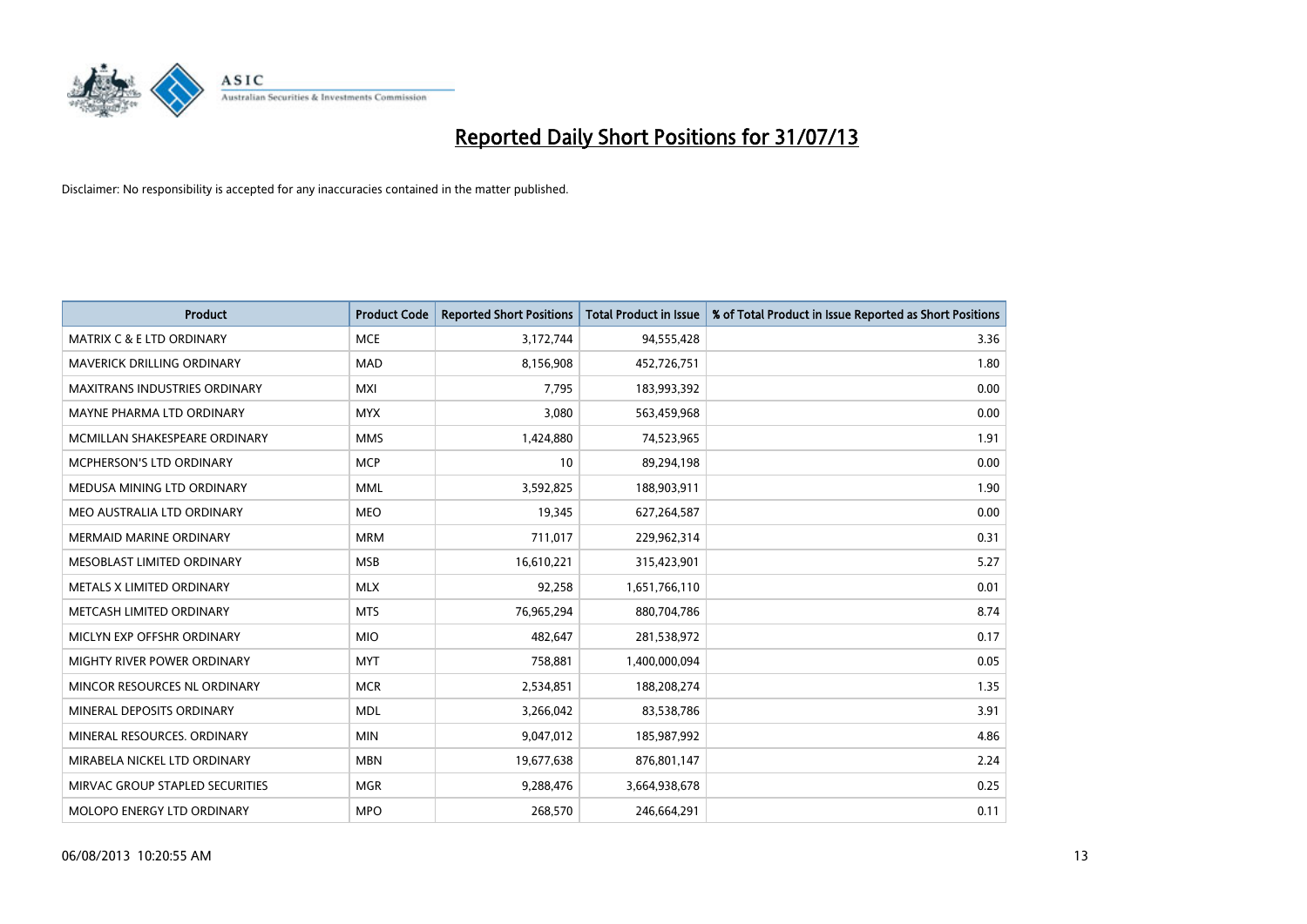

| <b>Product</b>                    | <b>Product Code</b> | <b>Reported Short Positions</b> | <b>Total Product in Issue</b> | % of Total Product in Issue Reported as Short Positions |
|-----------------------------------|---------------------|---------------------------------|-------------------------------|---------------------------------------------------------|
| MONADELPHOUS GROUP ORDINARY       | <b>MND</b>          | 11,252,780                      | 90,940,258                    | 12.37                                                   |
| MORTGAGE CHOICE LTD ORDINARY      | MOC                 | 1,031,728                       | 123,431,282                   | 0.84                                                    |
| <b>MOUNT GIBSON IRON ORDINARY</b> | <b>MGX</b>          | 18,973,020                      | 1,090,584,232                 | 1.74                                                    |
| MULTIPLEX SITES SITES             | <b>MXUPA</b>        | 1,171                           | 4,500,000                     | 0.03                                                    |
| MURCHISON METALS LTD ORDINARY     | <b>MMX</b>          | 3,162,420                       | 450,497,346                   | 0.70                                                    |
| MYER HOLDINGS LTD ORDINARY        | <b>MYR</b>          | 84,777,565                      | 583,594,551                   | 14.53                                                   |
| NATIONAL AUST. BANK ORDINARY      | <b>NAB</b>          | 6,633,404                       | 2,348,870,499                 | 0.28                                                    |
| NAVITAS LIMITED ORDINARY          | <b>NVT</b>          | 7,926,506                       | 375,367,918                   | 2.11                                                    |
| NEON ENERGY LIMITED ORDINARY      | <b>NEN</b>          | 961,948                         | 552,637,848                   | 0.17                                                    |
| NEW HOPE CORPORATION ORDINARY     | <b>NHC</b>          | 1,534,879                       | 830,563,352                   | 0.18                                                    |
| NEW STANDARD ENERGY ORDINARY      | <b>NSE</b>          | 322,032                         | 305,331,847                   | 0.11                                                    |
| NEWCREST MINING ORDINARY          | <b>NCM</b>          | 4,694,452                       | 766,510,971                   | 0.61                                                    |
| NEWS CORP. A NON-VOTING CDI       | <b>NNCLV</b>        | 3,163,632                       | 379,388,744                   | 0.83                                                    |
| NEWS CORP. B VOTING CDI           | <b>NNC</b>          | 908,886                         | 199,630,239                   | 0.46                                                    |
| NEWSAT LIMITED ORDINARY           | <b>NWT</b>          | 15,440                          | 539,578,507                   | 0.00                                                    |
| NEXTDC LIMITED ORDINARY           | <b>NXT</b>          | 6,231,510                       | 173,673,716                   | 3.59                                                    |
| NEXUS ENERGY LIMITED ORDINARY     | <b>NXS</b>          | 3,965,048                       | 1,330,219,459                 | 0.30                                                    |
| NIB HOLDINGS LIMITED ORDINARY     | <b>NHF</b>          | 434,827                         | 439,004,182                   | 0.10                                                    |
| NIDO PETROLEUM ORDINARY           | <b>NDO</b>          | 542,402                         | 2,046,650,968                 | 0.03                                                    |
| NOBLE MINERAL RES ORDINARY        | <b>NMG</b>          | 2,365,726                       | 666,397,952                   | 0.36                                                    |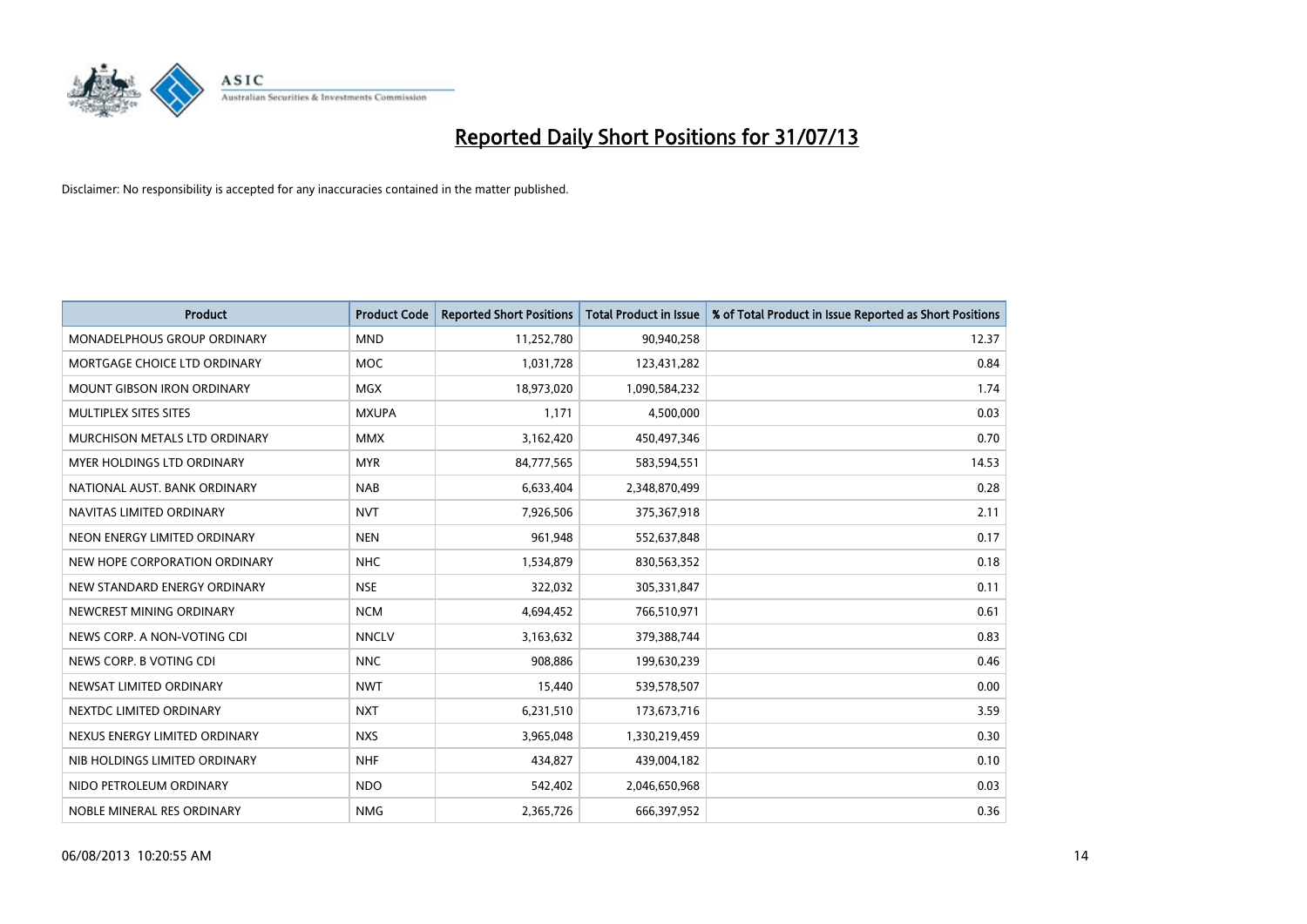

| <b>Product</b>                        | <b>Product Code</b> | <b>Reported Short Positions</b> | <b>Total Product in Issue</b> | % of Total Product in Issue Reported as Short Positions |
|---------------------------------------|---------------------|---------------------------------|-------------------------------|---------------------------------------------------------|
| NORFOLK GROUP ORDINARY                | <b>NFK</b>          | 50                              | 161,999,196                   | 0.00                                                    |
| NORTHERN IRON LTD ORDINARY            | <b>NFE</b>          | 1,617,501                       | 484,405,314                   | 0.33                                                    |
| NORTHERN STAR ORDINARY                | <b>NST</b>          | 6,295,573                       | 424,279,762                   | 1.48                                                    |
| NOVOGEN LIMITED ORDINARY              | <b>NRT</b>          | 76,016                          | 140,414,192                   | 0.05                                                    |
| NRW HOLDINGS LIMITED ORDINARY         | <b>NWH</b>          | 18,389,404                      | 278,888,011                   | 6.59                                                    |
| NUCOAL RESOURCES LTD ORDINARY         | <b>NCR</b>          | 104,899                         | 768,612,354                   | 0.01                                                    |
| NUFARM LIMITED ORDINARY               | <b>NUF</b>          | 15,390,739                      | 262,954,040                   | 5.85                                                    |
| OCEANAGOLD CORP. CHESS DEPOSITARY INT | <b>OGC</b>          | 566.760                         | 293,574,586                   | 0.19                                                    |
| OIL SEARCH LTD ORDINARY               | OSH                 | 7,166,487                       | 1,340,018,530                 | 0.53                                                    |
| OM HOLDINGS LIMITED ORDINARY          | <b>OMH</b>          | 3,219,775                       | 733,423,337                   | 0.44                                                    |
| ORICA LIMITED ORDINARY                | ORI                 | 7,811,281                       | 368,203,632                   | 2.12                                                    |
| ORIGIN ENERGY ORDINARY                | <b>ORG</b>          | 13,210,297                      | 1,097,963,570                 | 1.20                                                    |
| OROCOBRE LIMITED ORDINARY             | <b>ORE</b>          | 517,074                         | 117,745,140                   | 0.44                                                    |
| OROTONGROUP LIMITED ORDINARY          | ORL                 | 311,208                         | 40,880,902                    | 0.76                                                    |
| ORPHEUS ENERGY LTD ORDINARY           | <b>OEG</b>          | 67,200                          | 130,475,919                   | 0.05                                                    |
| OZ MINERALS ORDINARY                  | OZL                 | 8,817,664                       | 303,470,022                   | 2.91                                                    |
| PACIFIC BRANDS ORDINARY               | PBG                 | 14,562,133                      | 912,915,695                   | 1.60                                                    |
| PALADIN ENERGY LTD ORDINARY           | <b>PDN</b>          | 108,600,561                     | 837,187,808                   | 12.97                                                   |
| PANAUST LIMITED ORDINARY              | <b>PNA</b>          | 6,911,907                       | 619,084,930                   | 1.12                                                    |
| PANORAMIC RESOURCES ORDINARY          | PAN                 | 136,923                         | 260,676,416                   | 0.05                                                    |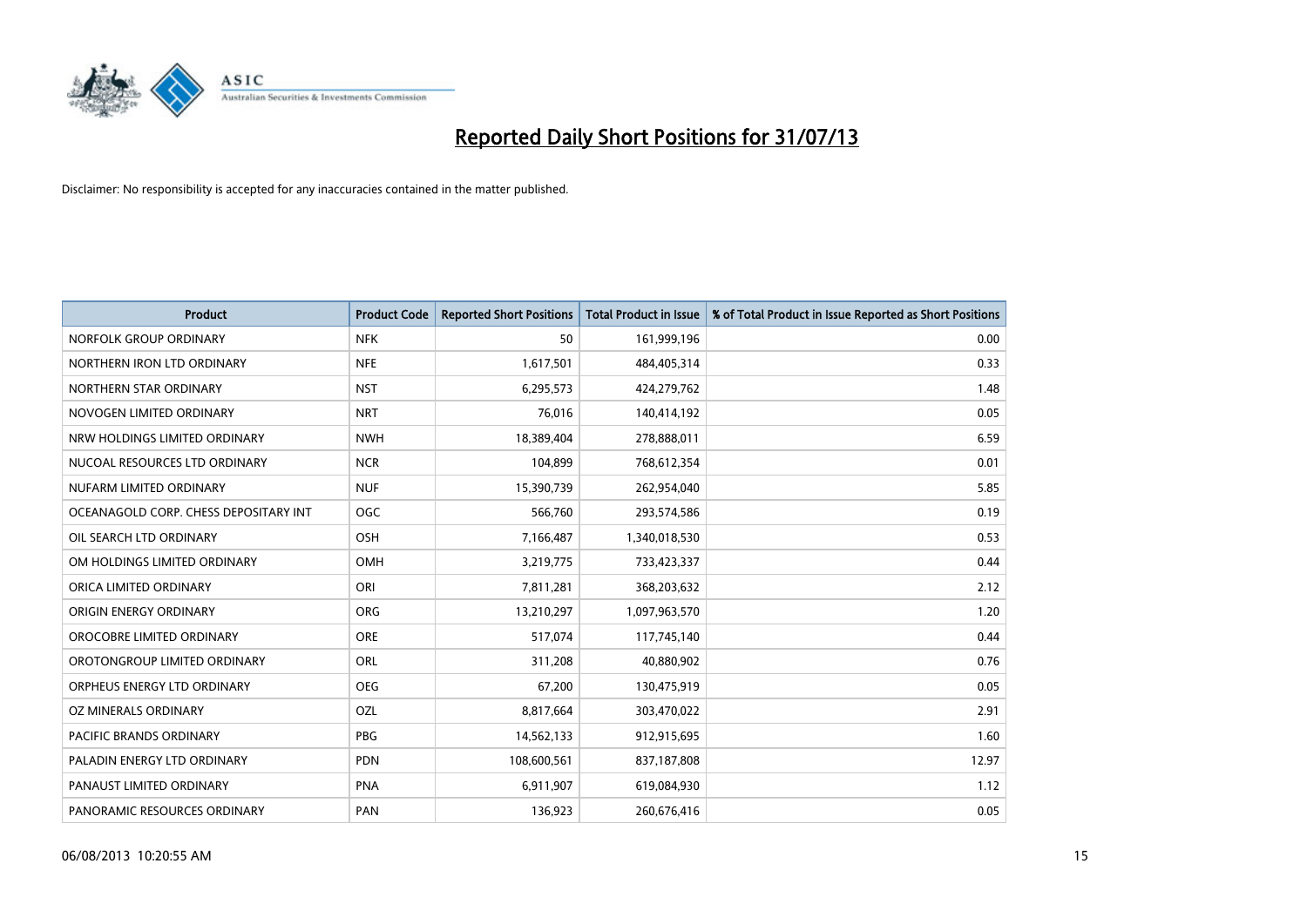

| <b>Product</b>                      | <b>Product Code</b> | <b>Reported Short Positions</b> | <b>Total Product in Issue</b> | % of Total Product in Issue Reported as Short Positions |
|-------------------------------------|---------------------|---------------------------------|-------------------------------|---------------------------------------------------------|
| PAPERLINX LIMITED ORDINARY          | <b>PPX</b>          | 48,101                          | 609,280,761                   | 0.01                                                    |
| PAPILLON RES LTD ORDINARY           | PIR                 | 9,330,614                       | 337,544,210                   | 2.76                                                    |
| PEEL MINING LIMITED ORDINARY        | <b>PEX</b>          | 25,291                          | 129,871,683                   | 0.02                                                    |
| PEET LIMITED ORDINARY               | <b>PPC</b>          | 3,415,120                       | 431,986,887                   | 0.79                                                    |
| PERILYA LIMITED ORDINARY            | PEM                 | 5,993                           | 769,316,426                   | 0.00                                                    |
| PERPETUAL LIMITED ORDINARY          | <b>PPT</b>          | 2,240,005                       | 41,980,678                    | 5.34                                                    |
| PERSEUS MINING LTD ORDINARY         | <b>PRU</b>          | 17,470,193                      | 457,962,088                   | 3.81                                                    |
| PHARMAXIS LTD ORDINARY              | <b>PXS</b>          | 6,929,083                       | 308,543,389                   | 2.25                                                    |
| PHOSPHAGENICS LTD. ORDINARY         | POH                 | 274,058                         | 1,020,465,957                 | 0.03                                                    |
| PLATINUM ASSET ORDINARY             | <b>PTM</b>          | 3,789,055                       | 578,145,695                   | 0.66                                                    |
| PLATINUM AUSTRALIA ORDINARY         | PLA                 | 836,127                         | 504,968,043                   | 0.17                                                    |
| PMI GOLD CORP CDI 1:1               | <b>PVM</b>          | 232,274                         | 151,793,751                   | 0.15                                                    |
| PMP LIMITED ORDINARY                | <b>PMP</b>          | 28,840                          | 323,781,124                   | 0.01                                                    |
| PREMIER INVESTMENTS ORDINARY        | <b>PMV</b>          | 1,429,330                       | 155,260,478                   | 0.92                                                    |
| PRIMA BIOMED LTD ORDINARY           | <b>PRR</b>          | 2,324,640                       | 1,159,559,341                 | 0.20                                                    |
| PRIMARY HEALTH CARE ORDINARY        | <b>PRY</b>          | 27,562,957                      | 503,921,941                   | 5.47                                                    |
| PRIMEAG AUSTRALIA ORDINARY          | PAG                 | 20,331                          | 266,394,444                   | 0.01                                                    |
| PROGRAMMED ORDINARY                 | <b>PRG</b>          | 420,634                         | 118,192,527                   | 0.36                                                    |
| <b>QANTAS AIRWAYS ORDINARY</b>      | QAN                 | 28,185,272                      | 2,241,745,788                 | 1.26                                                    |
| <b>QBE INSURANCE GROUP ORDINARY</b> | OBE                 | 28,186,827                      | 1,220,868,532                 | 2.31                                                    |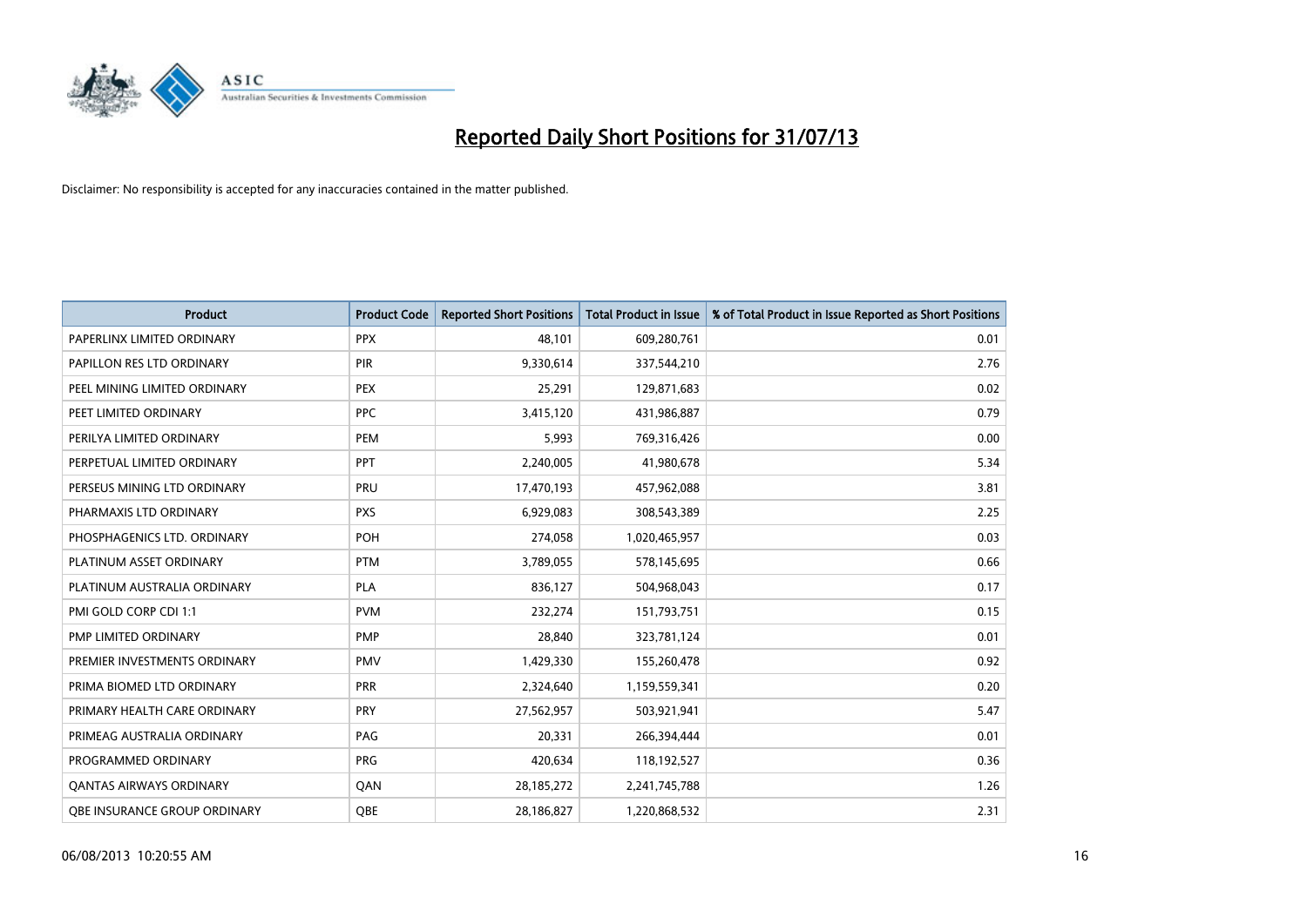

| <b>Product</b>                      | <b>Product Code</b> | <b>Reported Short Positions</b> | <b>Total Product in Issue</b> | % of Total Product in Issue Reported as Short Positions |
|-------------------------------------|---------------------|---------------------------------|-------------------------------|---------------------------------------------------------|
| ORXPHARMA LTD ORDINARY              | <b>QRX</b>          | 1,140,118                       | 144,785,606                   | 0.79                                                    |
| <b>QUBE HOLDINGS LTD ORDINARY</b>   | <b>QUB</b>          | 15,215,669                      | 928,965,547                   | 1.64                                                    |
| RAMELIUS RESOURCES ORDINARY         | <b>RMS</b>          | 3,324,158                       | 337,686,949                   | 0.98                                                    |
| RAMSAY HEALTH CARE ORDINARY         | <b>RHC</b>          | 1,837,535                       | 202,081,252                   | 0.91                                                    |
| RANGE RESOURCES LTD ORDINARY        | <b>RRS</b>          | 44,458                          | 2,873,969,974                 | 0.00                                                    |
| <b>RCR TOMLINSON ORDINARY</b>       | <b>RCR</b>          | 2,320,359                       | 132,431,265                   | 1.75                                                    |
| <b>REA GROUP ORDINARY</b>           | <b>REA</b>          | 673,937                         | 131,714,699                   | 0.51                                                    |
| RED 5 LIMITED ORDINARY              | <b>RED</b>          | 4,010,192                       | 135,488,008                   | 2.96                                                    |
| <b>RED FORK ENERGY ORDINARY</b>     | <b>RFE</b>          | 4,159,677                       | 446,551,719                   | 0.93                                                    |
| REDBANK ENERGY LTD ORDINARY         | AEJ                 | 13                              | 786,287                       | 0.00                                                    |
| REECE AUSTRALIA LTD. ORDINARY       | <b>REH</b>          | 321                             | 99,600,000                    | 0.00                                                    |
| <b>REGIS RESOURCES ORDINARY</b>     | <b>RRL</b>          | 15,078,549                      | 477,287,629                   | 3.16                                                    |
| RESMED INC CDI 10:1                 | <b>RMD</b>          | 8,724,184                       | 1,556,242,300                 | 0.56                                                    |
| <b>RESOLUTE MINING ORDINARY</b>     | <b>RSG</b>          | 1,974,540                       | 640,994,224                   | 0.31                                                    |
| RESOURCE EQUIP LTD ORDINARY         | <b>RQL</b>          | 673                             | 248,990,471                   | 0.00                                                    |
| <b>RESOURCE GENERATION ORDINARY</b> | <b>RES</b>          | 170,073                         | 332,234,604                   | 0.05                                                    |
| RETAIL FOOD GROUP ORDINARY          | <b>RFG</b>          | 2,575,536                       | 130,301,190                   | 1.98                                                    |
| REX MINERALS LIMITED ORDINARY       | <b>RXM</b>          | 1,881,948                       | 188,907,284                   | 1.00                                                    |
| RHG LIMITED ORDINARY                | <b>RHG</b>          | 371                             | 308,483,177                   | 0.00                                                    |
| <b>RIALTO ENERGY ORDINARY</b>       | <b>RIA</b>          | 41                              | 786,649,489                   | 0.00                                                    |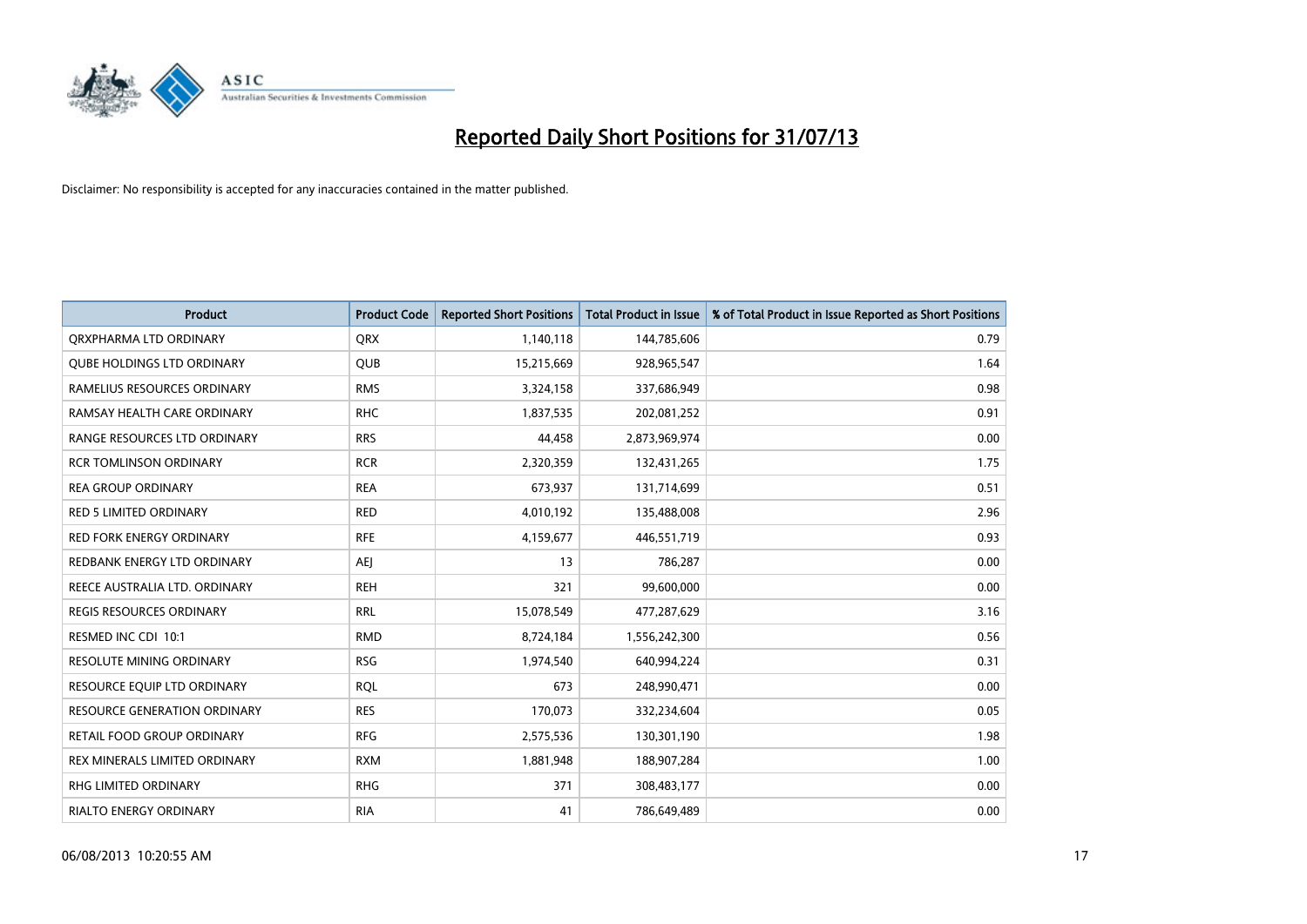

| <b>Product</b>                        | <b>Product Code</b> | <b>Reported Short Positions</b> | <b>Total Product in Issue</b> | % of Total Product in Issue Reported as Short Positions |
|---------------------------------------|---------------------|---------------------------------|-------------------------------|---------------------------------------------------------|
| <b>RIDLEY CORPORATION ORDINARY</b>    | <b>RIC</b>          | 672,014                         | 307,817,071                   | 0.22                                                    |
| RIO TINTO LIMITED ORDINARY            | <b>RIO</b>          | 5,925,638                       | 435,758,720                   | 1.36                                                    |
| ROBUST RESOURCES ORDINARY             | <b>ROL</b>          | 244                             | 88,139,423                    | 0.00                                                    |
| ROC OIL COMPANY ORDINARY              | <b>ROC</b>          | 1,577,996                       | 683,235,552                   | 0.23                                                    |
| SAI GLOBAL LIMITED ORDINARY           | SAI                 | 12,006,165                      | 209,466,179                   | 5.73                                                    |
| SALMAT LIMITED ORDINARY               | <b>SLM</b>          | 56,625                          | 159,812,799                   | 0.04                                                    |
| SANDFIRE RESOURCES ORDINARY           | <b>SFR</b>          | 4,145,088                       | 155,640,968                   | 2.66                                                    |
| SANTANA MINERALS LTD ORDINARY         | SMI                 | 488,715                         | 97,725,799                    | 0.50                                                    |
| SANTOS LTD ORDINARY                   | <b>STO</b>          | 4,810,289                       | 965,584,404                   | 0.50                                                    |
| SARACEN MINERAL ORDINARY              | SAR                 | 19,794,677                      | 595,263,186                   | 3.33                                                    |
| SCA PROPERTY GROUP STAPLED SECURITIES | SCP                 | 34,054,856                      | 642,417,140                   | 5.30                                                    |
| SEDGMAN LIMITED ORDINARY              | <b>SDM</b>          | 619,827                         | 220,368,310                   | 0.28                                                    |
| SEEK LIMITED ORDINARY                 | <b>SEK</b>          | 20,099,266                      | 337,833,019                   | 5.95                                                    |
| SELECT HARVESTS ORDINARY              | SHV                 | 23,568                          | 57,462,851                    | 0.04                                                    |
| SENEX ENERGY LIMITED ORDINARY         | <b>SXY</b>          | 6,220,770                       | 1,141,310,350                 | 0.55                                                    |
| SERVCORP LIMITED ORDINARY             | SRV                 | 242                             | 98,432,275                    | 0.00                                                    |
| SERVICE STREAM ORDINARY               | SSM                 | 477,216                         | 283,418,867                   | 0.17                                                    |
| SEVEN GROUP HOLDINGS ORDINARY         | <b>SVW</b>          | 4,494,516                       | 308,160,281                   | 1.46                                                    |
| SEVEN WEST MEDIA LTD ORDINARY         | <b>SWM</b>          | 4,006,283                       | 999,160,872                   | 0.40                                                    |
| SIGMA PHARMACEUTICAL ORDINARY         | <b>SIP</b>          | 6,340,972                       | 1,135,152,441                 | 0.56                                                    |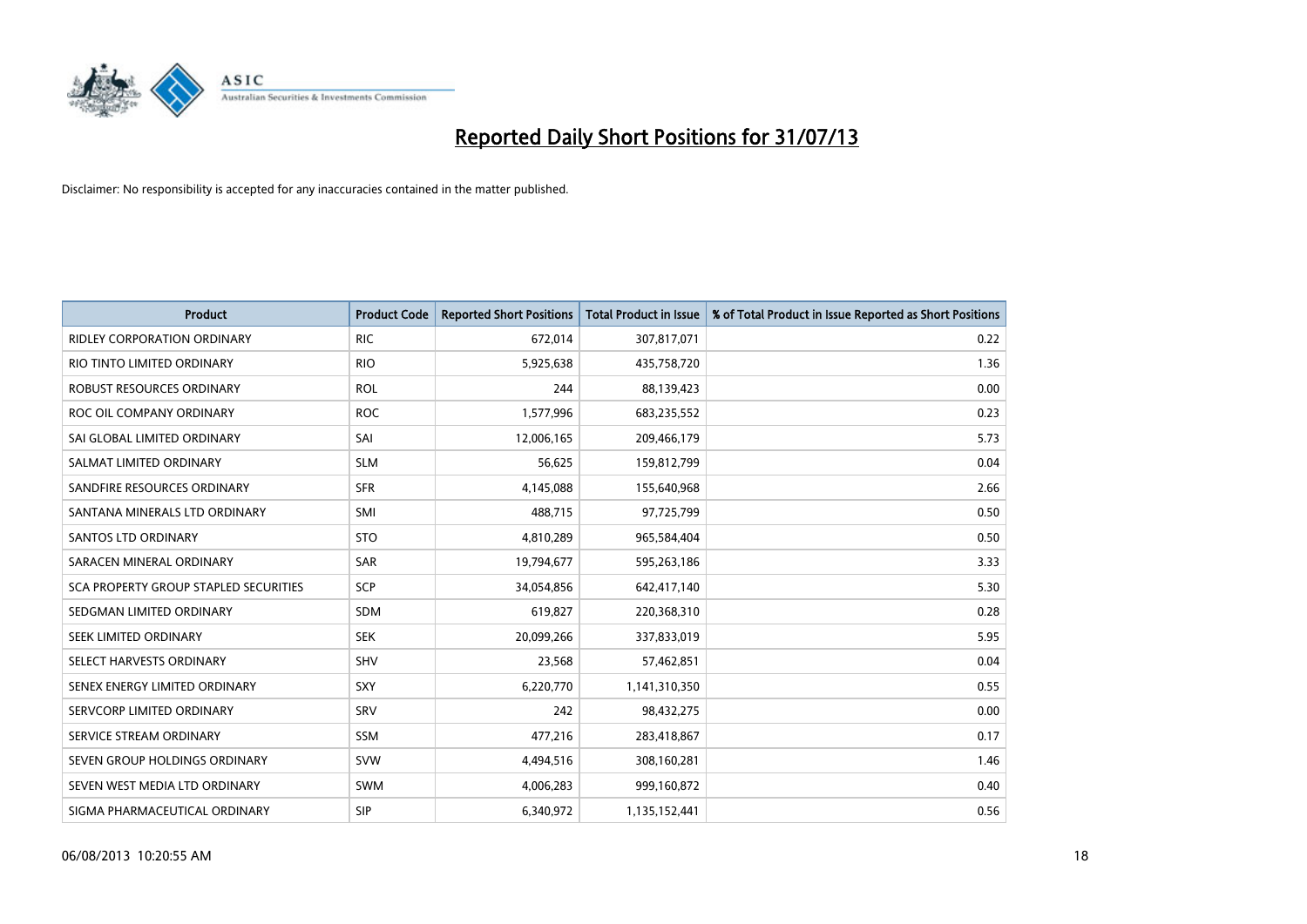

| <b>Product</b>                           | <b>Product Code</b> | <b>Reported Short Positions</b> | <b>Total Product in Issue</b> | % of Total Product in Issue Reported as Short Positions |
|------------------------------------------|---------------------|---------------------------------|-------------------------------|---------------------------------------------------------|
| SILEX SYSTEMS ORDINARY                   | <b>SLX</b>          | 1,940,294                       | 170,249,150                   | 1.14                                                    |
| SILVER CHEF LIMITED ORDINARY             | <b>SIV</b>          | 51,211                          | 28,762,745                    | 0.18                                                    |
| SILVER LAKE RESOURCE ORDINARY            | <b>SLR</b>          | 11,541,955                      | 379,048,750                   | 3.04                                                    |
| SIMS METAL MGMT LTD ORDINARY             | SGM                 | 9,226,386                       | 204,314,281                   | 4.52                                                    |
| SINGAPORE TELECOMM. CHESS DEPOSITARY INT | SGT                 | 3,094,733                       | 193,182,091                   | 1.60                                                    |
| SIRIUS RESOURCES NL ORDINARY             | <b>SIR</b>          | 4,255,164                       | 227,020,167                   | 1.87                                                    |
| SIRTEX MEDICAL ORDINARY                  | <b>SRX</b>          | 612,678                         | 56,079,887                    | 1.09                                                    |
| SKILLED GROUP LTD ORDINARY               | <b>SKE</b>          | 5,088,605                       | 233,533,526                   | 2.18                                                    |
| <b>SLATER &amp; GORDON ORDINARY</b>      | SGH                 | 942                             | 197,109,265                   | 0.00                                                    |
| SMS MANAGEMENT, ORDINARY                 | <b>SMX</b>          | 1,851,870                       | 69,919,865                    | 2.65                                                    |
| SONIC HEALTHCARE ORDINARY                | <b>SHL</b>          | 7,548,720                       | 397,205,681                   | 1.90                                                    |
| SOUL PATTINSON (W.H) ORDINARY            | SOL                 | 70,529                          | 239,395,320                   | 0.03                                                    |
| SOUTH BOULDER MINES ORDINARY             | <b>STB</b>          | 15,728                          | 127,952,826                   | 0.01                                                    |
| SP AUSNET STAPLED SECURITIES             | SPN                 | 40,805,286                      | 3,376,325,523                 | 1.21                                                    |
| SPARK INFRASTRUCTURE STAPLED NOTE & UNIT | SKI                 | 58,262,620                      | 1,326,734,264                 | 4.39                                                    |
| SPDR 200 FUND ETF UNITS                  | <b>STW</b>          | 38,182                          | 45,278,688                    | 0.08                                                    |
| SPECIALTY FASHION ORDINARY               | <b>SFH</b>          | 60,706                          | 192,236,121                   | 0.03                                                    |
| ST BARBARA LIMITED ORDINARY              | <b>SBM</b>          | 25,478,235                      | 488,074,077                   | 5.22                                                    |
| STARPHARMA HOLDINGS ORDINARY             | <b>SPL</b>          | 15,703,095                      | 283,864,948                   | 5.53                                                    |
| STHN CROSS MEDIA ORDINARY                | <b>SXL</b>          | 8,282,190                       | 704,858,524                   | 1.18                                                    |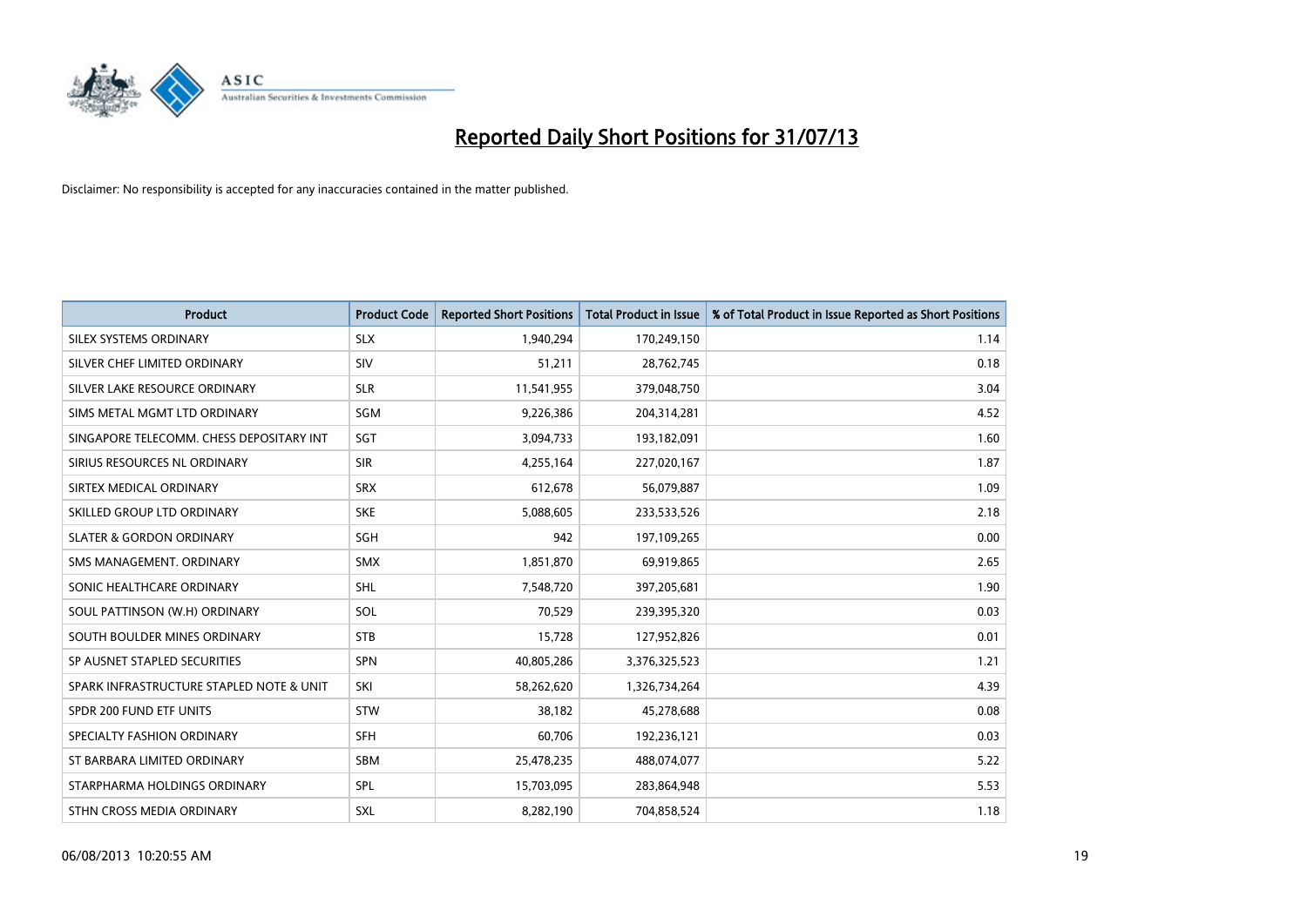

| <b>Product</b>                   | <b>Product Code</b> | <b>Reported Short Positions</b> | <b>Total Product in Issue</b> | % of Total Product in Issue Reported as Short Positions |
|----------------------------------|---------------------|---------------------------------|-------------------------------|---------------------------------------------------------|
| STOCKLAND UNITS/ORD STAPLED      | SGP                 | 11,741,148                      | 2,305,750,747                 | 0.51                                                    |
| STRAITS RES LTD. ORDINARY        | <b>SRQ</b>          | 31,522                          | 1,164,150,159                 | 0.00                                                    |
| STW COMMUNICATIONS ORDINARY      | SGN                 | 1,205,772                       | 403,828,512                   | 0.30                                                    |
| SUNCORP GROUP LTD ORDINARY       | <b>SUN</b>          | 7,906,627                       | 1,286,600,980                 | 0.61                                                    |
| SUNDANCE ENERGY ORDINARY         | <b>SEA</b>          | 468,555                         | 462,611,982                   | 0.10                                                    |
| SUNDANCE RESOURCES ORDINARY      | SDL                 | 52,124,835                      | 3,072,110,985                 | 1.70                                                    |
| SUNLAND GROUP LTD ORDINARY       | <b>SDG</b>          | 18,393                          | 189,417,674                   | 0.01                                                    |
| SUPER RET REP LTD ORDINARY       | SUL                 | 928,514                         | 196,472,811                   | 0.47                                                    |
| SYD AIRPORT STAPLED US PROHIBIT. | SYD                 | 18,673,551                      | 1,861,210,782                 | 1.00                                                    |
| SYRAH RESOURCES ORDINARY         | <b>SYR</b>          | 641,039                         | 147,867,623                   | 0.43                                                    |
| TABCORP HOLDINGS LTD ORDINARY    | <b>TAH</b>          | 20,446,555                      | 744,885,690                   | 2.74                                                    |
| TANAMI GOLD NL ORDINARY          | <b>TAM</b>          | 178,918                         | 587,548,523                   | 0.03                                                    |
| TAP OIL LIMITED ORDINARY         | <b>TAP</b>          | 282,999                         | 241,608,606                   | 0.12                                                    |
| TASSAL GROUP LIMITED ORDINARY    | <b>TGR</b>          | 261,530                         | 146,304,404                   | 0.18                                                    |
| <b>TATTS GROUP LTD ORDINARY</b>  | <b>TTS</b>          | 16,254,842                      | 1,402,708,406                 | 1.16                                                    |
| TELECOM CORPORATION ORDINARY     | <b>TEL</b>          | 10,099,249                      | 1,817,088,869                 | 0.56                                                    |
| TELSTRA CORPORATION. ORDINARY    | <b>TLS</b>          | 40,517,283                      | 12,443,074,357                | 0.33                                                    |
| TEN NETWORK HOLDINGS ORDINARY    | <b>TEN</b>          | 125,278,655                     | 2,586,970,845                 | 4.84                                                    |
| TERANGA GOLD CORP CDI 1:1        | <b>TGZ</b>          | 220,280                         | 133,042,143                   | 0.17                                                    |
| THE REJECT SHOP ORDINARY         | <b>TRS</b>          | 1,830,746                       | 28,826,248                    | 6.35                                                    |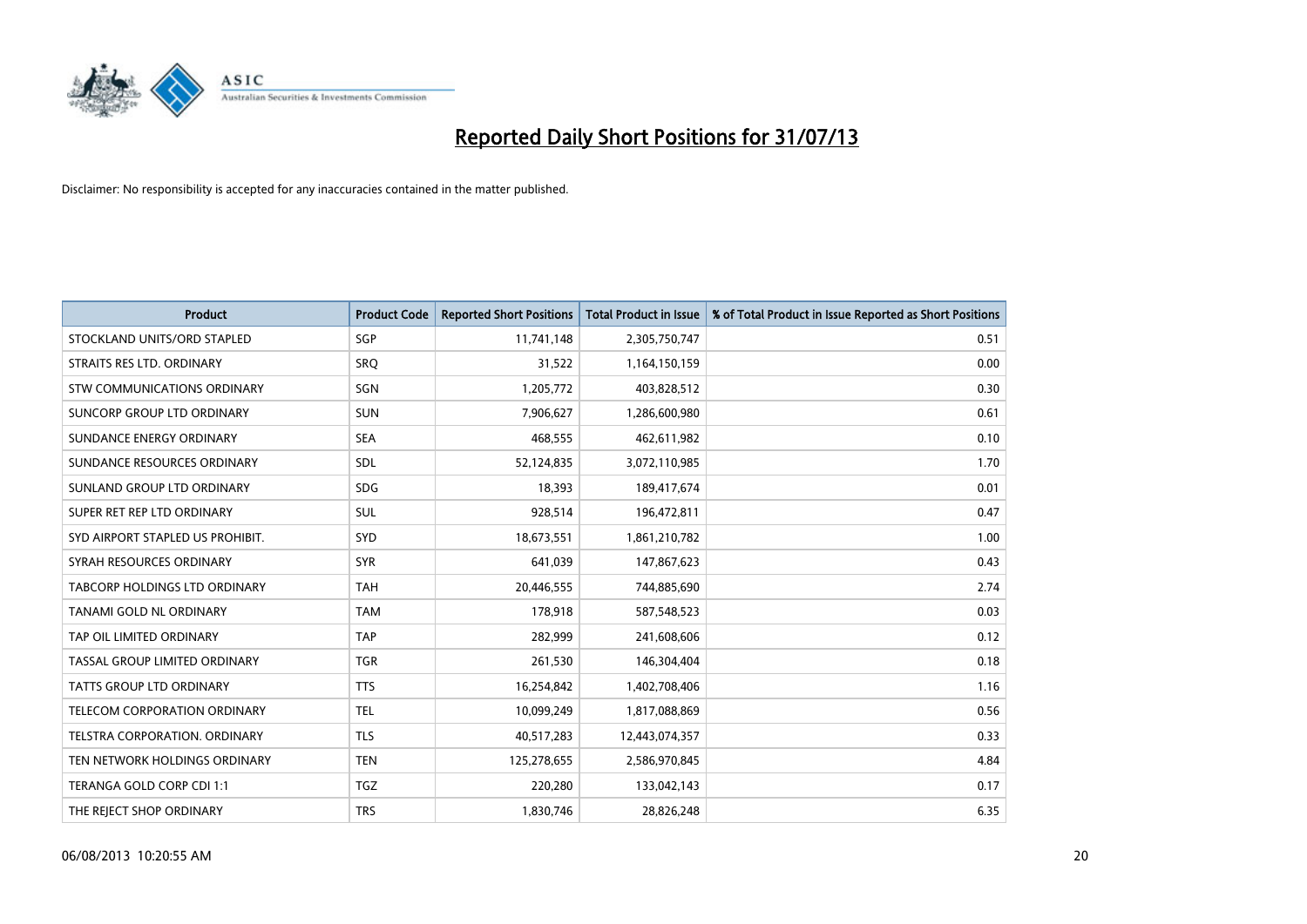

| <b>Product</b>                        | <b>Product Code</b> | <b>Reported Short Positions</b> | <b>Total Product in Issue</b> | % of Total Product in Issue Reported as Short Positions |
|---------------------------------------|---------------------|---------------------------------|-------------------------------|---------------------------------------------------------|
| THE TRUST COMP LTD ORDINARY           | <b>TRU</b>          | 1,644                           | 33,657,334                    | 0.00                                                    |
| THORN GROUP LIMITED ORDINARY          | <b>TGA</b>          | 51,535                          | 148,897,155                   | 0.03                                                    |
| TIGER RESOURCES ORDINARY              | <b>TGS</b>          | 915,821                         | 674,770,269                   | 0.14                                                    |
| TOLL HOLDINGS LTD ORDINARY            | <b>TOL</b>          | 31,982,627                      | 717,133,875                   | 4.46                                                    |
| TOX FREE SOLUTIONS ORDINARY           | <b>TOX</b>          | 981,618                         | 132,519,859                   | 0.74                                                    |
| TPG TELECOM LIMITED ORDINARY          | <b>TPM</b>          | 1,058,768                       | 793,808,141                   | 0.13                                                    |
| TRADE ME GROUP ORDINARY               | <b>TME</b>          | 358,847                         | 396,017,568                   | 0.09                                                    |
| TRANSFIELD SERVICES ORDINARY          | <b>TSE</b>          | 30,129,862                      | 512,457,716                   | 5.88                                                    |
| TRANSPACIFIC INDUST, ORDINARY         | <b>TPI</b>          | 10,338,627                      | 1,578,563,490                 | 0.65                                                    |
| TRANSURBAN GROUP TRIPLE STAPLED SEC.  | <b>TCL</b>          | 1,760,514                       | 1,481,594,818                 | 0.12                                                    |
| TREASURY WINE ESTATE ORDINARY         | <b>TWE</b>          | 19,820,522                      | 647,227,144                   | 3.06                                                    |
| TROY RESOURCES LTD ORDINARY           | <b>TRY</b>          | 426,691                         | 164,568,698                   | 0.26                                                    |
| TWENTY-FIRST FOX INC A NON-VOTING CDI | <b>FOXLV</b>        | 1,769,441                       | 1,622,271,050                 | 0.11                                                    |
| TWENTY-FIRST FOX INC B VOTING CDI     | <b>FOX</b>          | 463,330                         | 1,112,242,645                 | 0.04                                                    |
| UGL LIMITED ORDINARY                  | UGL                 | 15,782,525                      | 166,511,240                   | 9.48                                                    |
| UNILIFE CORPORATION CDI 6:1           | <b>UNS</b>          | 30,071                          | 273,146,346                   | 0.01                                                    |
| <b>UXC LIMITED ORDINARY</b>           | <b>UXC</b>          | 593,019                         | 308,806,649                   | 0.19                                                    |
| VILLAGE ROADSHOW LTD ORDINARY         | <b>VRL</b>          | 3,492                           | 159,477,712                   | 0.00                                                    |
| VIRGIN AUS HLDG LTD ORDINARY          | <b>VAH</b>          | 79,718,836                      | 2,581,231,776                 | 3.09                                                    |
| <b>VIRTUS HEALTH LTD ORDINARY</b>     | <b>VRT</b>          | 355,491                         | 79,536,601                    | 0.45                                                    |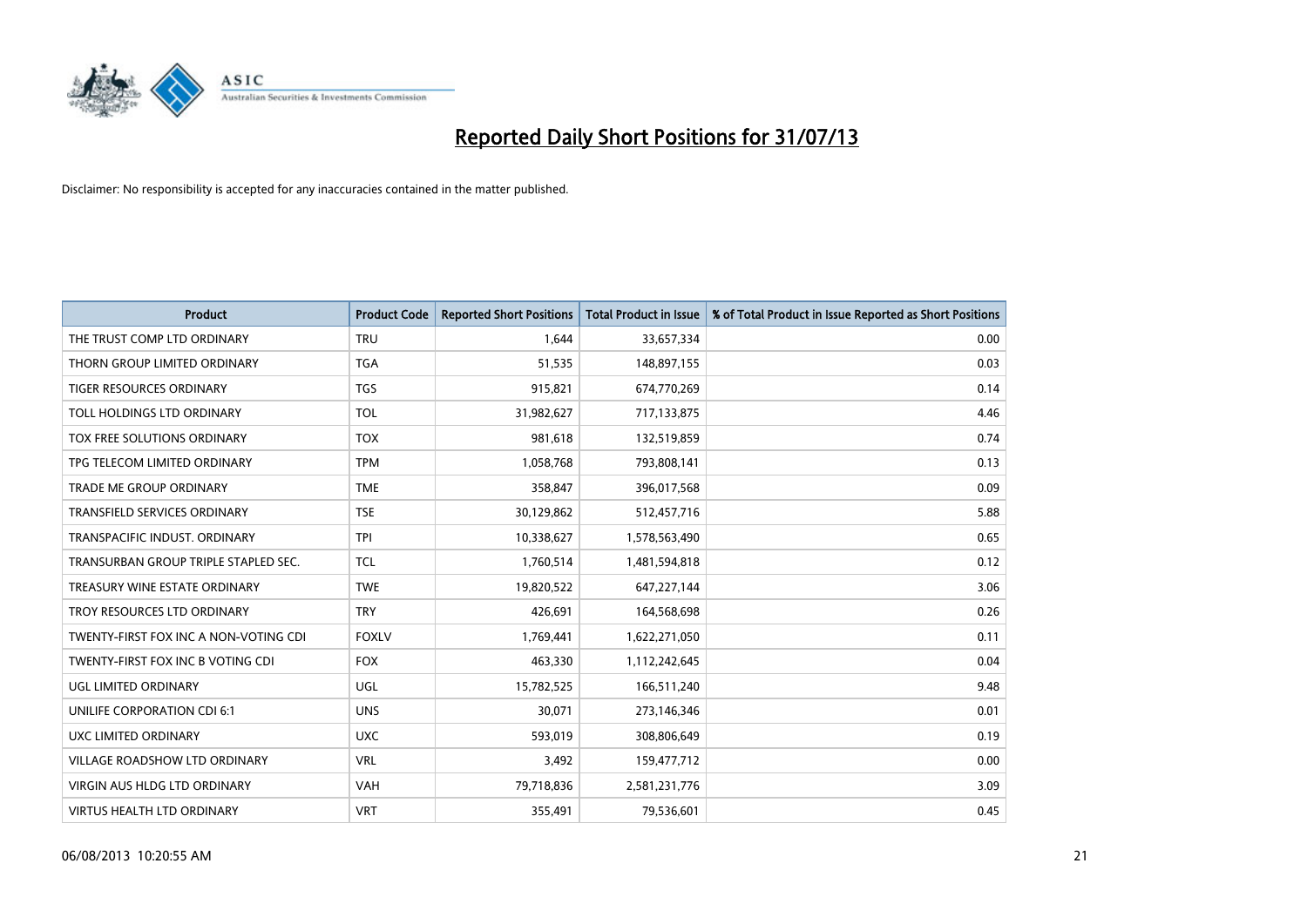

| <b>Product</b>                         | <b>Product Code</b> | <b>Reported Short Positions</b> | <b>Total Product in Issue</b> | % of Total Product in Issue Reported as Short Positions |
|----------------------------------------|---------------------|---------------------------------|-------------------------------|---------------------------------------------------------|
| <b>VOCUS COMMS LTD ORDINARY</b>        | <b>VOC</b>          | 5,059                           | 78,546,557                    | 0.01                                                    |
| <b>WATPAC LIMITED ORDINARY</b>         | <b>WTP</b>          | 47,219                          | 184,332,526                   | 0.03                                                    |
| <b>WDS LIMITED ORDINARY</b>            | <b>WDS</b>          | $\overline{7}$                  | 144,740,614                   | 0.00                                                    |
| WEBIET LIMITED ORDINARY                | <b>WEB</b>          | 1,270,832                       | 79,397,959                    | 1.60                                                    |
| <b>WESFARMERS LIMITED ORDINARY</b>     | <b>WES</b>          | 26,360,727                      | 1,006,671,453                 | 2.62                                                    |
| WESFARMERS LIMITED PARTIALLY PROTECTED | <b>WESN</b>         | 108,419                         | 150,522,145                   | 0.07                                                    |
| WESTERN AREAS LTD ORDINARY             | <b>WSA</b>          | 20,537,022                      | 196,843,803                   | 10.43                                                   |
| WESTERN DESERT RES. ORDINARY           | <b>WDR</b>          | 2,278,152                       | 392,493,317                   | 0.58                                                    |
| WESTFIELD GROUP ORD/UNIT STAPLED SEC   | <b>WDC</b>          | 6,493,451                       | 2,169,560,150                 | 0.30                                                    |
| WESTFIELD RETAIL TST UNIT STAPLED      | <b>WRT</b>          | 11,990,000                      | 3,054,166,195                 | 0.39                                                    |
| <b>WESTPAC BANKING CORP ORDINARY</b>   | <b>WBC</b>          | 24,701,996                      | 3,103,729,084                 | 0.80                                                    |
| WHITE ENERGY COMPANY ORDINARY          | <b>WEC</b>          | 32,414                          | 322,974,494                   | 0.01                                                    |
| WHITEHAVEN COAL ORDINARY               | <b>WHC</b>          | 105,500,704                     | 1,025,692,710                 | 10.29                                                   |
| WHK GROUP LIMITED ORDINARY             | <b>WHG</b>          | 1,257,368                       | 269,665,096                   | 0.47                                                    |
| WIDE BAY AUST LTD ORDINARY             | <b>WBB</b>          | 9,029                           | 36,238,600                    | 0.02                                                    |
| WINDIMURRA VANADIUM ORDINARY           | <b>WVL</b>          | 20,461                          | 19,284,366                    | 0.11                                                    |
| WOODSIDE PETROLEUM ORDINARY            | <b>WPL</b>          | 2,612,664                       | 823,910,657                   | 0.32                                                    |
| WOOLWORTHS LIMITED ORDINARY            | <b>WOW</b>          | 7,330,867                       | 1,250,222,373                 | 0.59                                                    |
| <b>WORLEYPARSONS LTD ORDINARY</b>      | <b>WOR</b>          | 6,100,891                       | 243,184,959                   | 2.51                                                    |
| WOTIF.COM HOLDINGS ORDINARY            | <b>WTF</b>          | 21,391,862                      | 211,736,244                   | 10.10                                                   |